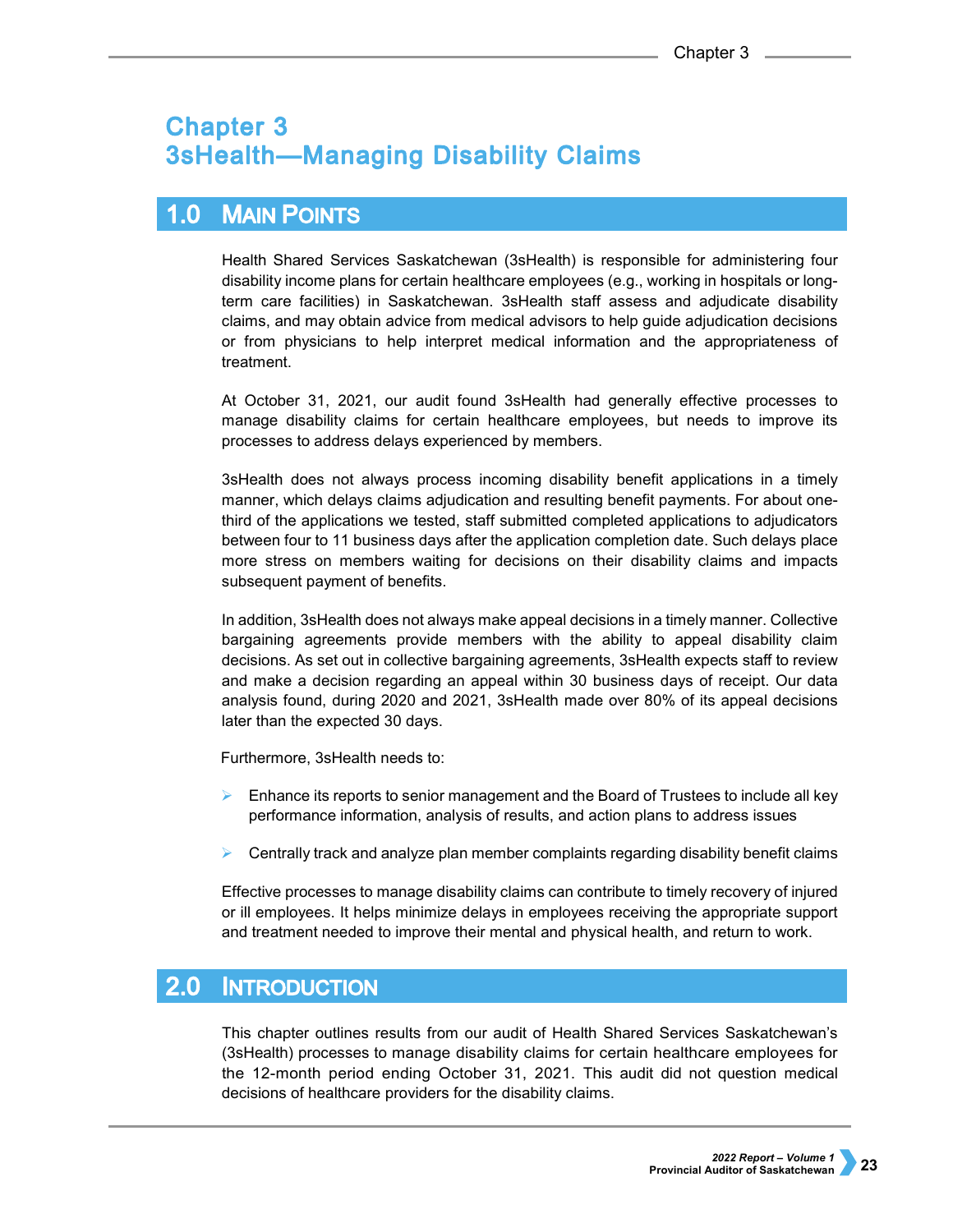#### **Managing Disability Claims**  $2.1$

Through its service agreement with the Employee Benefit Plans' Board of Trustees, 3sHealth is responsible for administering four disability benefit plans for certain healthcare employees (i.e., plan members) in Saskatchewan.<sup>[1](#page-1-0),[2](#page-1-1)</sup> For example, plan members include healthcare workers in hospitals, emergency services, and long-term care facilities across the province. At October 2021, there were 40,144 healthcare employees from various healthcare organizations among the four disability income plans (**See Figure 1**).

**Figure 1—Number of Healthcare Employees in Each Disability Plan (October 2021)**

|                                                        | CHPF   | <b>SEIU-West</b> | SUN   | General | Total  |  |
|--------------------------------------------------------|--------|------------------|-------|---------|--------|--|
| <b>Employee Members</b>                                | 11.789 | 10.605           | 9.745 | 8.005   | 40.144 |  |
| Course: Adopted from information provided by 20 Hoolth |        |                  |       |         |        |  |

Source: Adapted from information provided by 3sHealth.

The disability plans provide protection for members against loss of income due to injury or illness. Each plan is self-insured. Both employers and employees contribute to the plan in accordance with the respective collective bargaining agreements. The contributions and resulting investments fund the plan (see **Figure 2** for 2020 contributions).[3](#page-1-2) The Employee Benefit Plans' Board of Trustees set the contribution rate annually for each plan.

|                               | <b>CUPE</b> | <b>SEIU-West</b> | <b>SUN</b> | <b>General</b> | Total   |
|-------------------------------|-------------|------------------|------------|----------------|---------|
| <b>Employee Contributions</b> | \$5.3       | \$4.3            | \$4.1      | \$3.2          | \$16.9  |
| <b>Employer Contributions</b> | \$5.3       | \$4.3            | \$4.8      | \$3.2          | \$17.6  |
| <b>Total Contributions</b>    | \$10.6      | \$8.6            | \$8.9      | \$6.4          | \$34.5  |
| <b>Surplus</b>                | \$49.4      | \$29.3           | \$40.0     | \$25.0         | \$143.7 |

Source: Adapted from 3sHealth Disability Income Plan Audited Financial Statements.

As shown in **Figure 3**, the number of disability claims for each plan has increased over the last four years. Claims for the first 10 months of 2021 already exceeded the total number of claims in 2020 with 34 and 23 diagnosed COVID-19 claims in 2021 and 2020 respectively.

### **Figure 3—Number of Disability Claims by Plan**

| Year                      | <b>CUPE</b> | <b>SEIU-West</b> | <b>SUN</b> | <b>General</b> | <b>Total</b> |
|---------------------------|-------------|------------------|------------|----------------|--------------|
| 2018                      | 1,204       | 986              | 312        | 252            | 2,754        |
| 2019                      | 1,438       | 1,096            | 340        | 238            | 3,112        |
| 2020                      | 1,447       | 1,168            | 373        | 275            | 3,263        |
| 2021<br>(January-October) | 1,348       | 1,640            | 371        | 292            | 3,651        |

Source: Adapted from information provided by 3sHealth.

With increasing claims, 3sHealth has also seen an increase in payments made to members (see **Figure 4**).

<sup>-</sup>1 3sHealth's Board of Directors signed a formal trust agreement with the Employee Benefit Plans' Board of Trustees in January 2015 effectively making it the governing authority for the four disability plans.

<span id="page-1-2"></span><span id="page-1-1"></span><span id="page-1-0"></span><sup>2</sup> Disability benefit plans include Canadian Union of Public Employees (CUPE), Service Employees International Union–West (SEIU–West), the General Plan, and the Saskatchewan Union of Nurses (SUN).

<sup>3</sup> *Long-term Disability Plan Commentary*, p. 4 (CUPE, SEIU–West, SUN, General).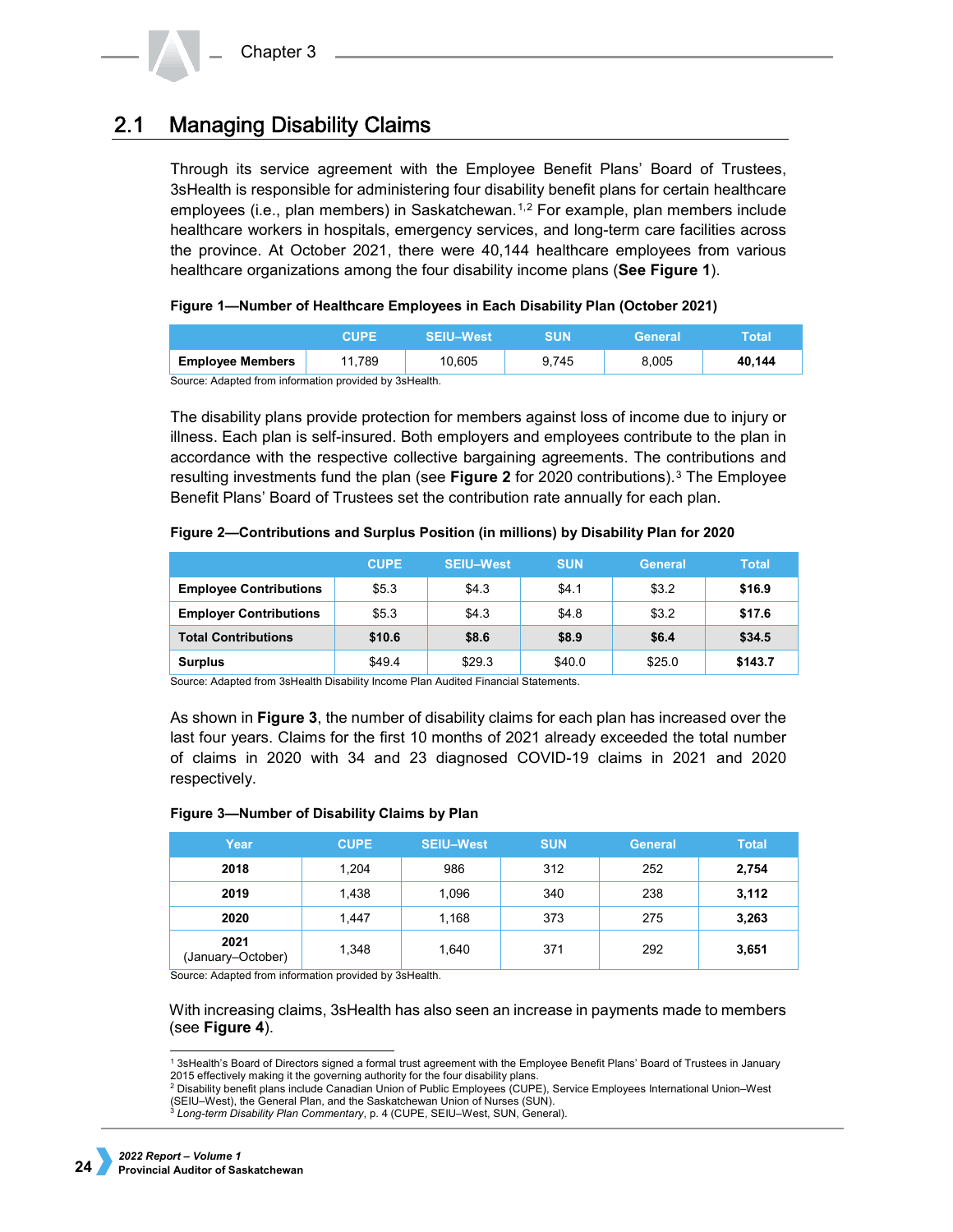## **Figure 4—Disability Claim Payments from 2018 to 2021**

|                                  | 2018          | 2019   | 2020   | 2021<br>(January-October) |  |  |  |
|----------------------------------|---------------|--------|--------|---------------------------|--|--|--|
|                                  | (in millions) |        |        |                           |  |  |  |
| <b>Disability Claim Payments</b> | \$36.6        | \$40.9 | \$47.9 | \$42.0                    |  |  |  |

Source: Adapted from information provided by 3sHealth.

Depending upon the nature of the plan members' health, they may be able to return to work with modifications (e.g., return to work part-time or return full-time with different duties). For members needing modifications, 3sHealth along with the employee, employer, and health professionals work together to customize a suitable return to work program based on members' abilities.

In spring 2019, 3sHealth began work on a disability claims management redesign project called "Path to Health." The focus of this three-year project was to improve members' experiences through the disability claim lifecycle, align disability management processes with good practice, select a rehabilitation service provider, and look for options to replace the current claims management IT systems.

#### $2.2<sub>2</sub>$ **Importance of Effectively Managing Disability Claims**

According to the Canadian Society of Professionals in Disability Management, at any given time, 8% to 12% of the workforce in Canada is off work due to injury, and receiving workers' compensation, long-term disability, or weekly compensation benefits. A serious injury or illness can mean loss of income and future security, which can create emotional, personal, and financial difficulties for the injured employee.<sup>[4](#page-2-0)</sup>

The long-term effects of the COVID-19 pandemic on Canada's health workforce, including mental health, remain to be fully seen. Healthcare workers continue to provide care for patients despite exhaustion, personal risk of infection, fear of transmission to others, and the loss of patients and colleagues.<sup>[5](#page-2-1)</sup>

Moreover, the longer individuals stay away from work with a disability, the less likely they are to return to employment. After one year of absence, only 20% of employees return to work.<sup>[6](#page-2-2)</sup>

Effective processes to manage disability claims can contribute to timely recovery of injured or ill employees. It helps minimize delays in those employees receiving the appropriate support and treatment needed to improve their mental and physical health, and to return to work.

<span id="page-2-0"></span> <sup>4</sup> The Canadian Society of Professionals in Disability Management is part of the International Association of Professionals in Disability Management, an organization overseeing the global certification process of two professional designations: Certified Return to Work Coordinators and Certified Disability Management Professionals. [www.cspdm.ca/dm-in-context/impact-of](http://www.cspdm.ca/dm-in-context/impact-of-disability/)[disability/](http://www.cspdm.ca/dm-in-context/impact-of-disability/) (21 September 2021).

<span id="page-2-1"></span><sup>5</sup> [www.cihi.ca/en/health-workforce-in-canada-highlights-of-the-impact-of-covid-19/overview-impacts-of-covid-19-on](http://www.cihi.ca/en/health-workforce-in-canada-highlights-of-the-impact-of-covid-19/overview-impacts-of-covid-19-on) (12 October 2021).

<span id="page-2-2"></span><sup>6</sup> The Canadian Society of Professionals in Disability Management, *Impact of Disability,* [www.cspdm.ca/dm-in-context/impact](http://www.cspdm.ca/dm-in-context/impact-of-disability/)[of-disability/](http://www.cspdm.ca/dm-in-context/impact-of-disability/) (21 September 2021).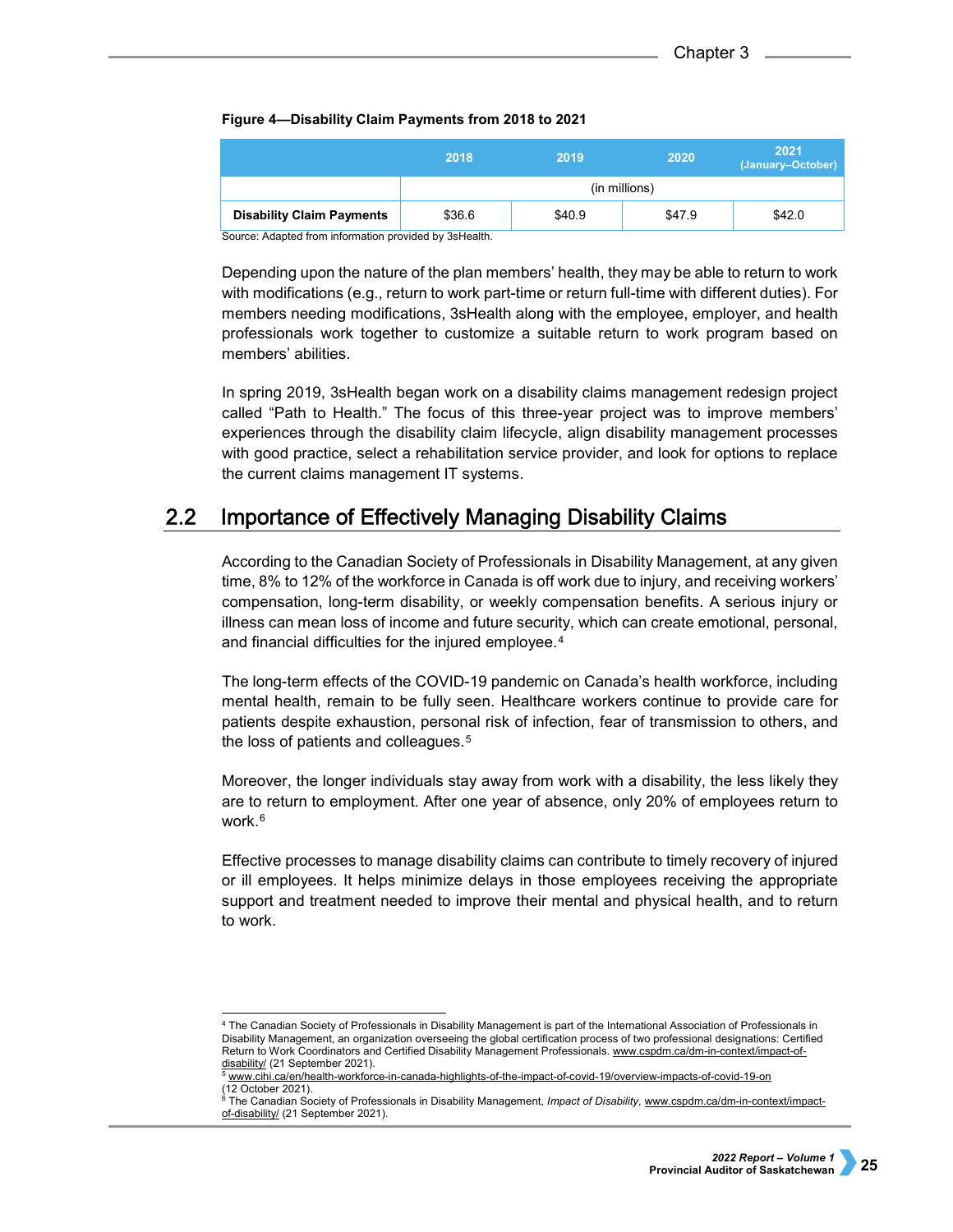# **3.0 AUDIT CONCLUSION**

**We concluded that, for the 12-month period ended October 31, 2021, Health Shared Services Saskatchewan (3sHealth) had, other than in the following areas, effective processes to manage disability claims for certain healthcare employees.**

**3sHealth needs to:**

- **Provide complete disability benefit claim applications to adjudicators in a timely manner**
- **Follow its established timelines to complete disability claim appeal reviews and document reasons for significant delays**
- **Enhance its reports to senior management and the Board of Trustees to include all key performance information, analysis of results, and action plans to address issues**
- **Centrally track and analyze complaints regarding plan member disability benefit claims**

**Figure 5—Audit Objective, Criteria, and Approach**

### **Audit Objective:**

The objective of this audit was to assess whether 3sHealth had effective processes to manage disability claims for certain healthcare employees for the 12-month period ending October 31, 2021.

### **Audit Criteria:**

Processes to:

- **1. Adjudicate disability claims and appeals**
	- Set policies and procedures for adjudicating disability claims and appeals, aligning with good practice
	- Communicate clear requirements for submitting disability claims and making appeals
	- Assess disability claims (e.g., use qualified, independent staff to assess eligibility)
	- Issue timely decisions (e.g., claims, benefits, with rationale)
	- Reassess disability claim decisions when requested by members (i.e., appeals)
- **2. Administer disability claims**
	- Facilitate creation of members' recovery plans in collaboration with key partners (e.g., medical practitioners, employers)
	- Actively manage implementation of recovery plans (e.g., member check-ins, referrals to rehabilitative supports, gradual return to work)
	- Periodically reassess members' disability claims and benefits

**3. Monitor and report on claims managed**

- Maintain quality assurance processes (e.g., claim file reviews, detecting fraudulent claims/inaccurate data, member surveys)
	- Analyze key information about disability claims management (e.g., timeliness of decisions,
- number of members returning to work, duration of claims, number of appeals)
- Periodically report key information to senior management and Board of Trustees

### **Audit Approach:**

To conduct this audit, we followed the standards for assurance engagements published in the *CPA Canada Handbook—Assurance* (CSAE 3001). To evaluate 3sHealth's processes, we used the above criteria based on our related work, review of literature including reports of other auditors, and consultations with management. 3sHealth's management agreed with the above criteria.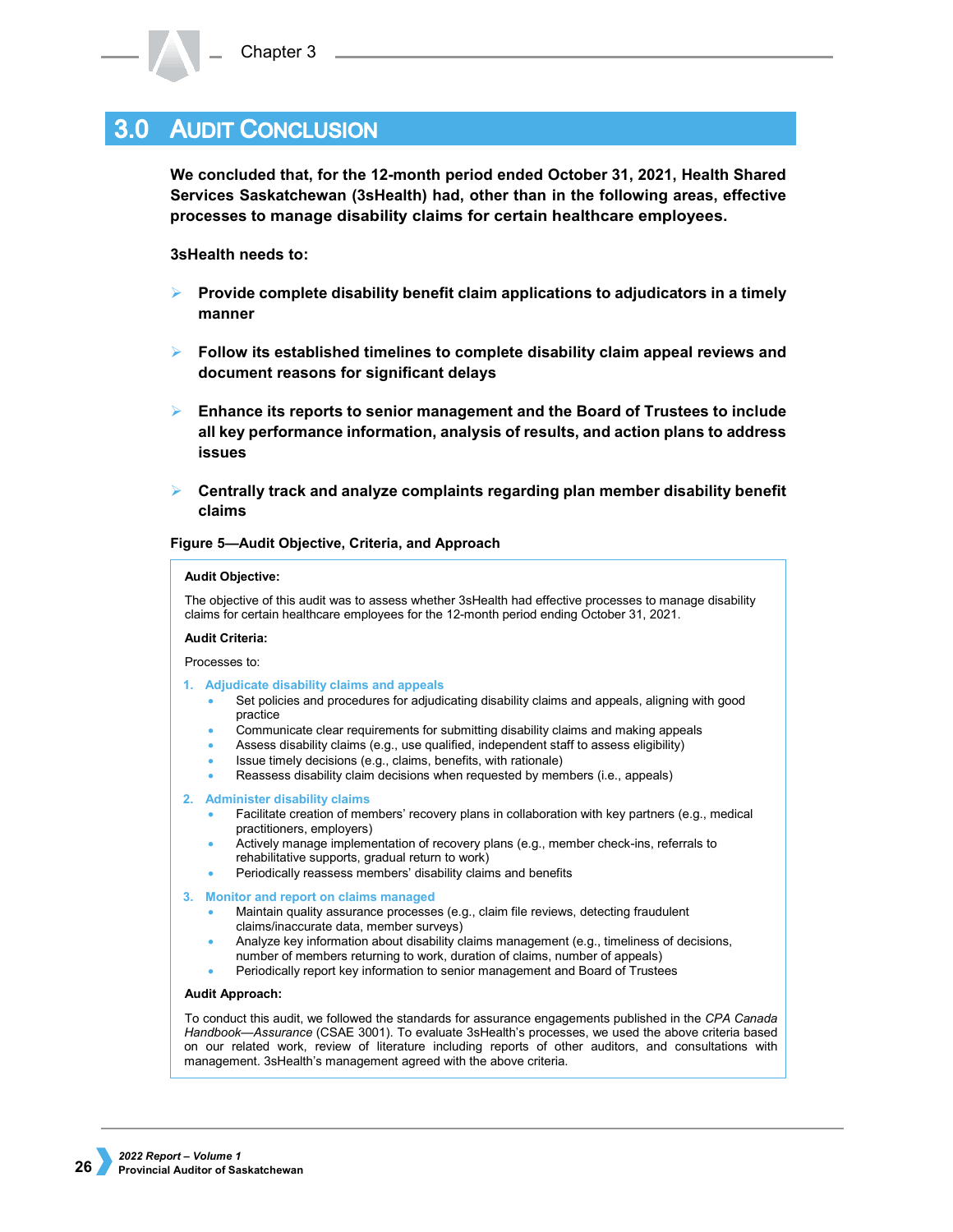We examined 3sHealth's policies and procedures relating to managing disability claims. We interviewed key staff responsible for adjudicating and managing disability claims. We tested a sample of declined and approved disability claims, including appeals, to assess whether staff followed 3sHealth's established processes for managing disability claims. We also conducted data analytics on the data in 3sHealth's IT system. In addition, we used an independent consultant with subject matter expertise in the area to help us identify good practice and assess 3sHealth's processes.

#### **KEY FINDINGS AND RECOMMENDATIONS**  $4.0<sub>1</sub>$

### $4.1$ **Requirements for Disability Claims and Appeals Clearly** Communicated

3sHealth makes plan members and employers aware of the requirements for submitting disability claims and making appeals through its website, booklets and welcome packages for members, and through newsletters.<sup>[7](#page-4-0)</sup>

3sHealth uses its website to provide members with an overview of disability benefits (e.g., how to apply, what forms to complete), to answer frequently asked questions, and to direct members to booklets on each of the four disability income plans. We found the website easy to navigate in providing members with clear and sufficient information about applying for benefits and filing appeals if their application is denied or benefits are terminated (see more on appeals in **Section 4.7**).

The collective bargaining agreements between the unions and employers for each plan outline member eligibility for disability benefits. 3sHealth maintains members' booklets for each disability income plan and makes them publicly available on its website. We found the members' booklets provide clear and sufficient detail on each plan, for example:

- Plan details and eligibility for benefits (e.g., a member must be unable to perform their job duties due to illness or injury)
- $\triangleright$  How to apply for disability benefits, the forms to be submitted to 3sHealth (e.g., employee application, employer application, attending physician statement), and other supporting documents required (e.g., void cheque, medical test results)
- $\triangleright$  The adjudication process, noting that a 3sHealth adjudicator will review an application once the application is complete (i.e., all forms and supporting documentation have been received) and make a decision within eight business days
- Disability coverage and benefit information[8](#page-4-1)
- How to request a review for a denied or terminated claim (i.e., the appeal process)

l [www.3shealth.ca/employee-benefit-plans](http://www.3shealth.ca/employee-benefit-plans) (7 February 2022).

<span id="page-4-1"></span><span id="page-4-0"></span><sup>8</sup> Members of CUPE and SEIU–West are eligible for short-term benefits that equals 66.66% of pre-disability regular weekly earnings to cover the first 119 days from the date of disability if members' sick leave does not cover that period. After the 119 days, CUPE and SEIU–West members receive long-term benefits equalling 60% of pre-disability regular monthly earnings. SUN and General members do not have short-term disability benefits. Members receive 75% of pre-disability regular monthly earnings after 119 days from the date of disability.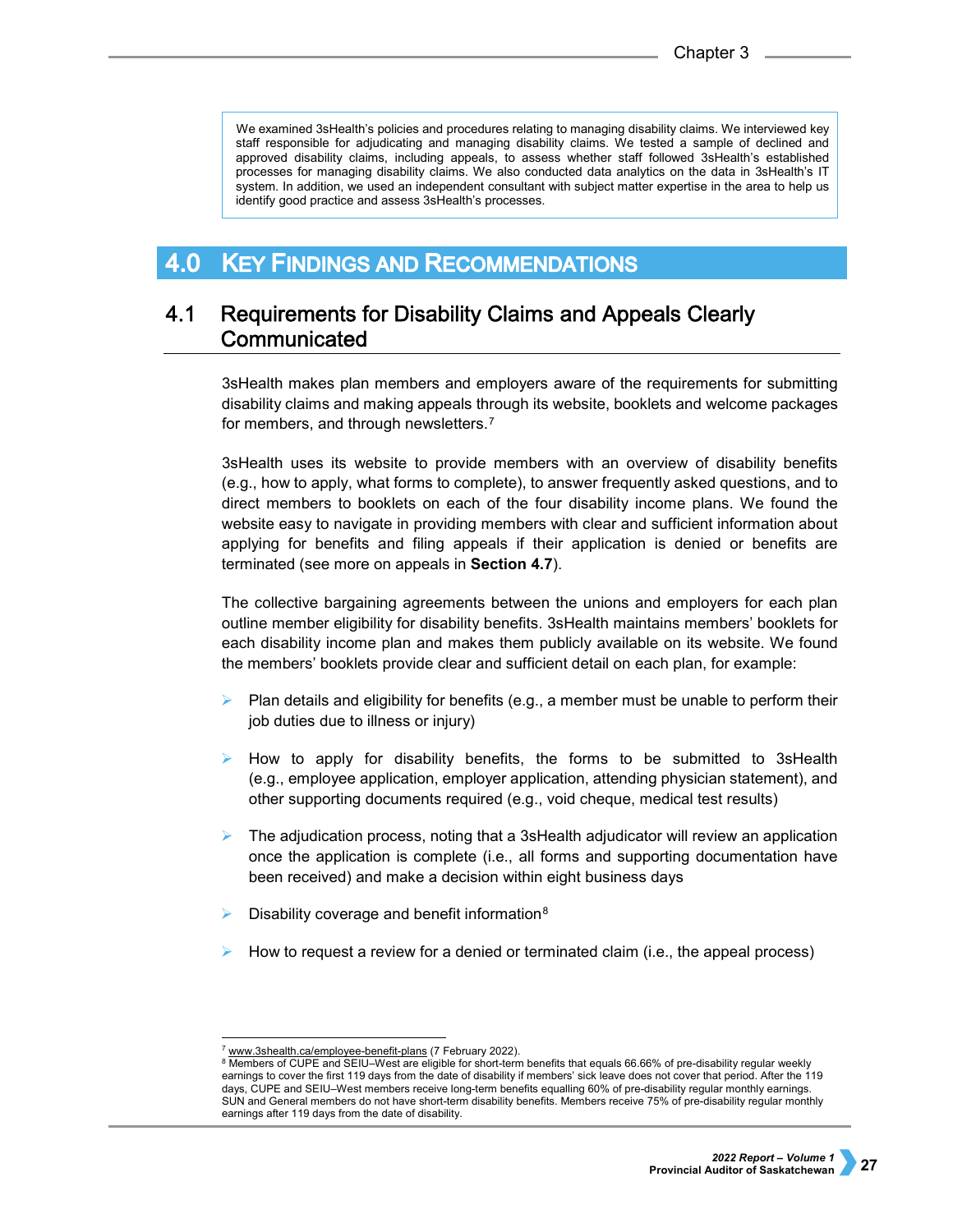In addition, 3sHealth clearly requires members to apply to other disability programs, such as Workers' Compensation Board (for a workplace injury) and Saskatchewan Government Insurance (for a motor vehicle accident injury) prior to applying for benefits through 3sHealth.

3sHealth also provides (via mail) a welcome package to all new members. It includes such information as disability income plan eligibility, reference to 3sHealth's website for members' booklets, how to contact 3sHealth (e.g., email, phone numbers), and a brief overview of the various disability income benefits. We found the welcome package provides members with the necessary information to apply for disability benefits.

In addition, 3sHealth sends out an *Employee Benefit Plans* newsletter to its members twice a year. We found some newsletter topics related to processing disability claims (e.g., the goal to make a claim decision within eight business days of receiving a complete application) or success stories of members on disability benefits.

We also found that if changes to disability benefits terms (e.g., changes to the contribution rates for disability plans) or to 3sHealth's processes occur, 3sHealth provides an update to employers through ad hoc bulletins. In addition, it meets with employers monthly to discuss any questions or issues regarding disability benefits.

Providing all parties with clear, accessible, and understandable information about disability benefits, including how to apply, helps them know what to expect during the disability claim process.

#### Well-Defined Procedures to Adjudicate and Manage Claims  $4.2$

3sHealth maintains up-to-date, clear, and understandable standard procedures about adjudicating and managing disability claims.

3sHealth provides its staff with standard procedures for processing incoming applications, setting up members' information in the claims management IT systems, adjudicating claims, establishing a plan to manage a claim (e.g., routinely contact members, refer members to rehabilitation services such as psychology, physiotherapy), and handling appeals.

We found all procedures current (i.e., updated within the last two years), easy to understand, and accessible to staff (i.e., located on an the intranet). All work standards clearly outline staff roles and responsibilities, and provide clear decision-making structures.

We also found that procedures not only align with good practice, but also with terms set out in the collective bargaining agreements (e.g., necessary claim information, timelines for appeal decisions).

Having clearly written and up-to-date procedures helps 3sHealth communicate expected processes to staff responsible for adjudicating and managing disability claims.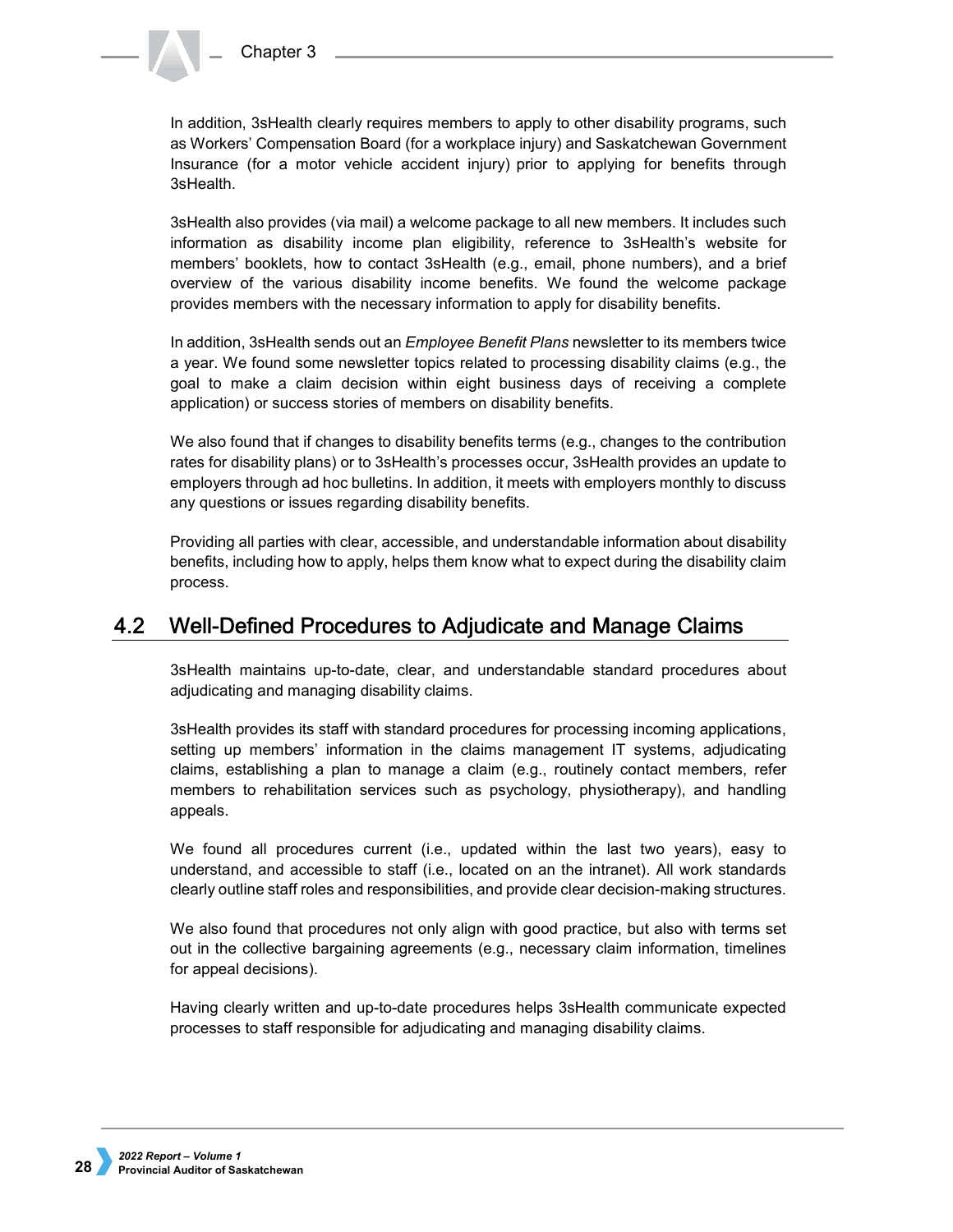#### **Delays in Processing Incoming Applications**  $4.3$

3sHealth does not always process incoming disability benefit applications on time, which delays the adjudication of claims.

A claim application for disability benefits is complete when 3sHealth receives both employee and employer applications, and an attending physician statement. See **Figure 6** for the information 3sHealth requires from each party to complete these forms.<sup>9</sup> 3sHealth makes these forms available on its website.<sup>[10](#page-6-1)</sup>

| Figure 6-Information Required to Complete a Disability Claim Application |  |  |  |
|--------------------------------------------------------------------------|--|--|--|

| <b>Employee Initial Application</b>                                                                                                                                                                                                                                                                                                               | <b>Employer Initial Application</b>                                                                                                                                                                                                                                                                                          | <b>Attending Physician Statement</b>                                                                                                                                                                                                                                                                                            |
|---------------------------------------------------------------------------------------------------------------------------------------------------------------------------------------------------------------------------------------------------------------------------------------------------------------------------------------------------|------------------------------------------------------------------------------------------------------------------------------------------------------------------------------------------------------------------------------------------------------------------------------------------------------------------------------|---------------------------------------------------------------------------------------------------------------------------------------------------------------------------------------------------------------------------------------------------------------------------------------------------------------------------------|
| • Plan member information<br>(e.g., name, address)<br>• Claim information (e.g., medical<br>condition preventing member<br>from working, nature of medical<br>condition, expected date of return<br>to work)<br>• Other income received (including<br>other benefits from SGI or WCB)<br>during absence from work<br>• Direct deposit information | Plan member information<br>Payroll information (e.g.,<br>member's position, date member<br>last worked, number of hours in a<br>regular work week)<br>Additional information<br>(e.g., return to work plan)<br><b>Employer information</b><br>(e.g., payroll, attendance, and<br>accommodations contacts)<br>Job description | • Plan member information<br>Diagnosis (e.g., primary diagnosis<br>and its date, whether work-related)<br>Treatment/care plan<br>(e.g., medication taken,<br>hospitalization date(s), future plans)<br>• Functional abilities (e.g., member's<br>restrictions and limitations,<br>expected return to work date or<br>timeframe) |

Source: Based on information provided by 3sHealth.

When 3sHealth receives a completed application, its benefit service officers set up a member profile in the claims management IT systems. The benefit service officers are required to contact members (via phone, letter, and/or email) the same day advising their application is complete and then submit it to an adjudicator to assess members' eligibility and coverage.

3sHealth receives about 250 disability benefit applications monthly. At October 2021, 3sHealth had 15 benefit service officer positions (including five temporary officers, one vacant position, and one officer on leave) to process applications, as well as other duties such as processing member enrolment forms and retirement requests.

For the 30 applications tested, we found the benefit service officers called and sent emails to members advising their application was complete. However, officers did not always make timely application submissions to the adjudicator, which caused delays in decisionmaking. For example, for 12 out of 30 applications tested, we found the delays in submitting completed applications to adjudicators ranged from four to 11 business days after application completion date (i.e., the day the last piece of the application was submitted). As a result, some members did not receive a claim decision up to 30 days later.

3sHealth management noted that such delays are due to the increased number of claims 3sHealth received in the last two years. As described in **Figure 3**, 3sHealth already received more disability claims in the first 10 months of 2021 (3,651 claims) compared to all claims in 2020 (3,263 claims) and 2019 (3,112 claims). Management indicated this is due to the ongoing impact of the COVID-19 pandemic on front-line healthcare workers (e.g., work-related demands on their physical and mental health).

<sup>&</sup>lt;sub>9</sub><br>Porms can be submitted by email, mail, fax, or in person.

<span id="page-6-1"></span><span id="page-6-0"></span><sup>&</sup>lt;sup>10</sup> Forms available a[t www.3shealth.ca/applying-for-disability-benefits](http://www.3shealth.ca/applying-for-disability-benefits) (7 January 2022).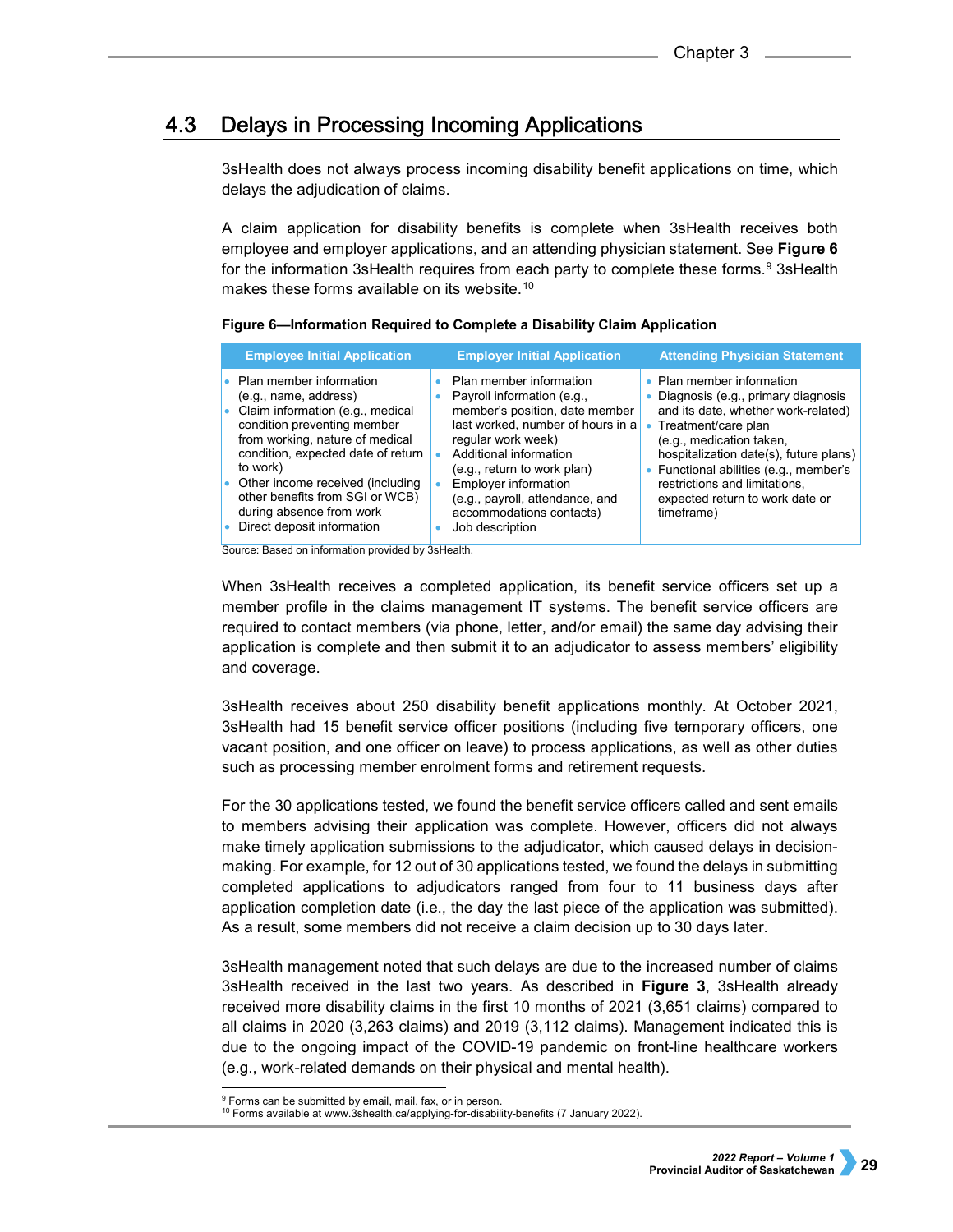Delays in processing incoming applications cause further delays in adjudicating, which places more stress on members waiting for decisions on their disability claims and subsequent payment of benefits.

## **1. We recommend Health Shared Services Saskatchewan send completed disability benefit claim applications to adjudicators on time.**

#### 4.4 Qualified and Objective Personnel Adjudicate Disability Claims

3sHealth hires qualified personnel to assess and adjudicate disability claims, and it requires its staff to declare conflicts of interest.

The Employee Benefits Division at 3sHealth is responsible for managing disability claims and appeals. At October 2021, Claims Services had 19 positions: one claims manager, two claims services specialists, 12 adjudicators (two positions vacant and one adjudicator on leave), two rehabilitation advisors, and two mental health advisors (one position vacant).

Adjudicators use medical advisors (i.e., mental health advisors, rehabilitation advisors) as a source of advice for understanding medical conditions (e.g., multiple sclerosis' impact on a member's ability to perform their job) and helping to guide adjudication decisions. 3sHealth also uses physicians to help understand and interpret medical information, as well as to advise whether a plan member's treatment is appropriate.

3sHealth appropriately uses job descriptions to set out expected educational and experience requirements for its staff involved in adjudicating claims. It expects adjudicators to have at least five years of experience in disability claims adjudication. In addition, it expects the claims services specialists and manager to have three to six years of experience in benefit plan administration, insurance, or claims management.

We found the two adjudicators, two specialists, and the manager we tested had significantly more applicable experience than required. Further, we found all three medical advisors 3sHealth used for consultation had appropriate education and certification for their positions (e.g., mental health advisor is a psychiatric nurse), along with experience in rehabilitation.

3sHealth also contracts two physicians to provide consultations for adjudication and appeals. Both contracted physicians were licensed by the College of Physicians and Surgeons of Saskatchewan and in good standing as of November 2021.

Upon hiring, 3sHealth provides adjudicators with on-the-job training specific to their responsibilities (e.g., how to use 3sHealth's claims management IT systems). Medical advisors provide ad hoc training to adjudicators on topics of interest (e.g., rehabilitation after stroke) to deepen adjudicators' knowledge about different medical conditions and recovery expectations.

Between June 2020 and April 2021, 3sHealth offered its adjudicators in-house courses on nine different areas as set out in **Figure 7**. It expected adjudicators to take at least two courses. We found all adjudicators employed with 3sHealth at April 2021 took two or more of the offered courses. Throughout the remainder of the year, adjudicators received ad hoc training (e.g., stroke rehabilitation, functional capacity evaluations) from medical advisors.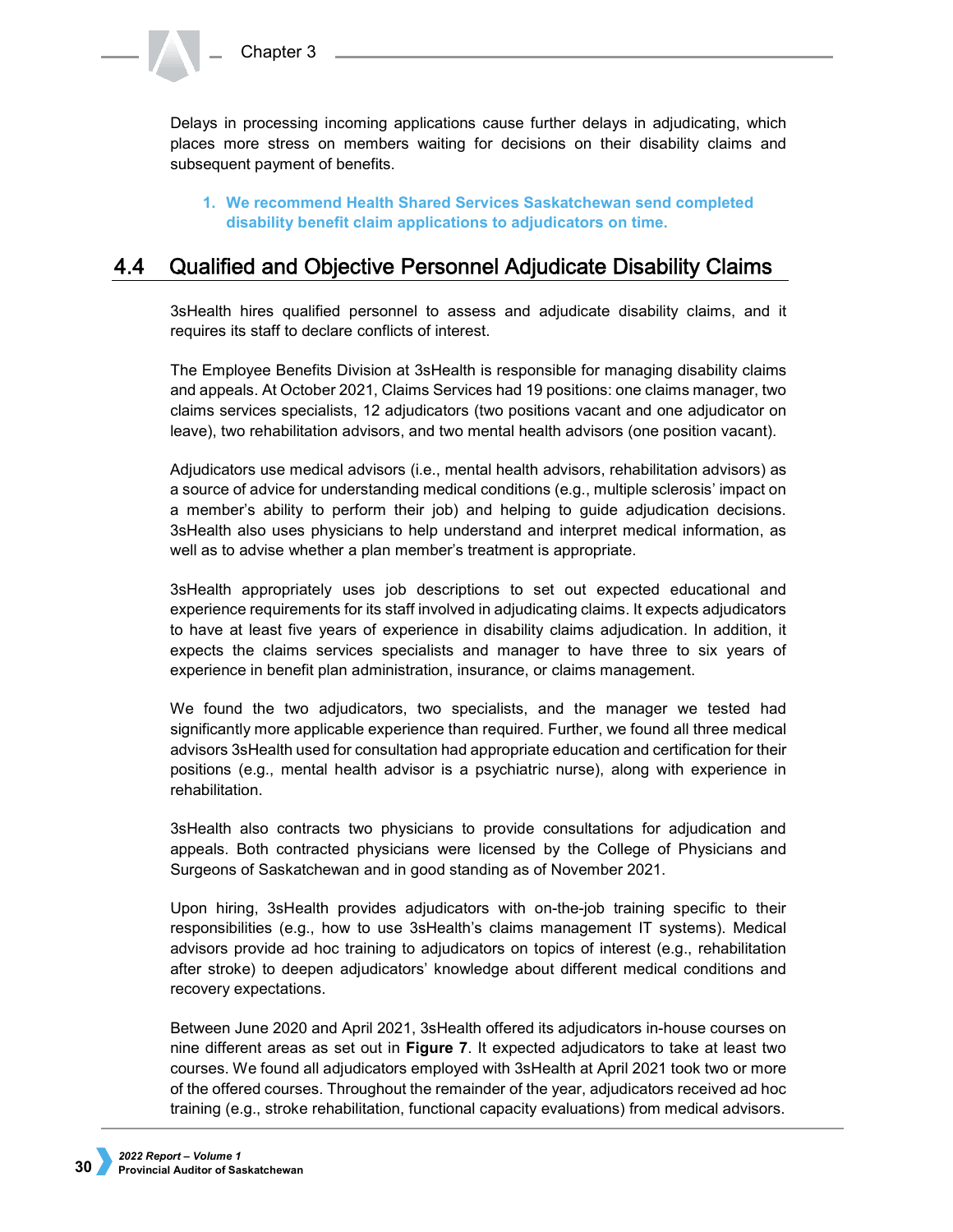|  | Figure 7-3sHealth's In-House Courses Offered to Adjudicators |
|--|--------------------------------------------------------------|
|--|--------------------------------------------------------------|

| Documentation<br>Communication skills for client-centred service<br>Time management and prioritization<br>Cultural sensitivity<br>Addictions | Business writing skills<br>Supporting grief and loss<br>Different types of grief and loss<br>Self-care, wellness, and resilience |
|----------------------------------------------------------------------------------------------------------------------------------------------|----------------------------------------------------------------------------------------------------------------------------------|
| Causar Adaptad from information provided by 2011aolth                                                                                        |                                                                                                                                  |

Source: Adapted from information provided by 3sHealth.

In addition, 3sHealth has a process for its staff to declare any conflicts of interest to ensure they remain objective when adjudicating claims. Each year, it requires staff to sign an annual code of conduct with a conflict of interest declaration. For two adjudicators and two medical advisors tested, we found each signed the code of conduct declaration, noting no conflicts of interest.

For claims where the assigned adjudicator or advisors know the plan member, they are to inform the claims specialists and remove themselves from the claim. In our testing of 30 disability claims, we found one instance where the medical advisor declared a conflict of interest and appropriately removed themselves from providing consultation on the claim.

Having qualified and trained staff to adjudicate claims helps ensure plan members receive a fair assessment of their eligibility and coverage for disability benefits. Moreover, objective staff reviewing and making decisions on claims reduces the risk of bias, either real or perceived, in making claim decisions.

### Advice Sought and Rationale Documented for Disability Claim 4.5 **Decisions**

3sHealth adjudicators seek input from medical advisors when needed and document claim decisions in members' files.

Using the forms submitted by both employees and employers, adjudicators make decisions about whether members are eligible and have coverage (e.g., a casual employee must have worked at least 390 hours in the first 26 weeks of employment).

Adjudicators primarily make a claim decision—whether to approve or deny an application based on provided medical information (e.g., initial physician statement along with test results, reports) about the member's medical condition and its impact on the member's ability to perform their job duties. To be eligible for disability benefits, provided medical information must show that a member is unable to perform their job duties due to illness or injury (e.g., a care aide cannot perform their duties due to knee replacement surgery).

3sHealth received about 250 claims each month from November 2020 to October 2021. This means each adjudicator has to make a decision on about 28 new claims a month, as well as manage existing claims and appeals. As noted in **Section 4.4**, 3sHealth has three adjudicator vacancies as of October 2021.

Adjudicators may seek advice from claim specialists (e.g., if an adjudicator is unsure about a member's eligibility for disability benefits) or medical advisors, including contracted physicians. Such advice is necessary when adjudicators need more clarification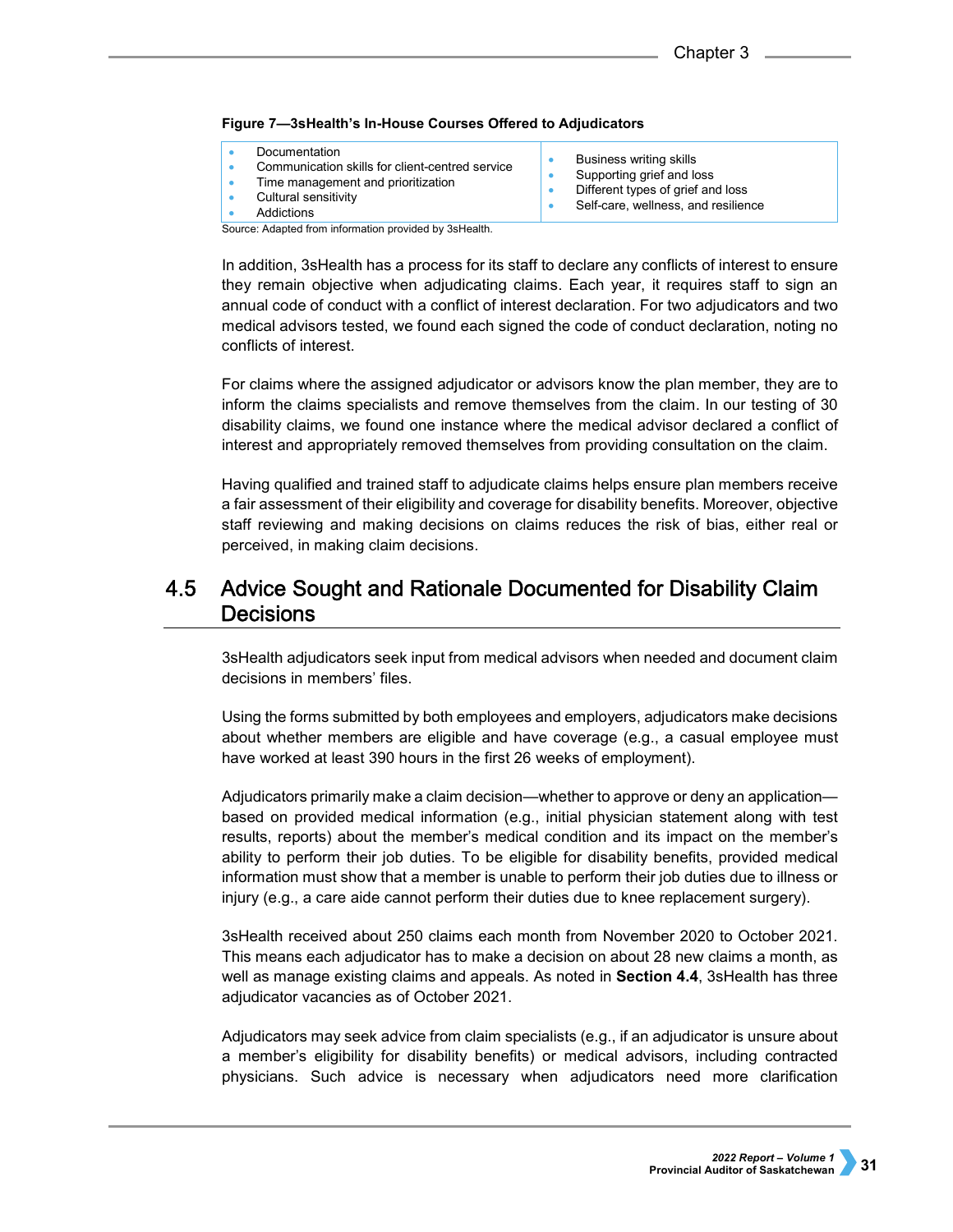concerning a member's medical condition and/or recovery (e.g., plan member has a diagnosis like a rare blood disorder).

In our testing of 30 claims, we found adjudicators appropriately sought medical advice for eight applications; a rehabilitation advisor was consulted for two applications, a mental health advisor was consulted for four applications, but could not consult on one application because of a conflict of interest, and a contracted physician was consulted for one application. Medical consultations include discussions about prolonged recovery, treatment plans and specific medical conditions.<sup>[11](#page-9-0)</sup>

3sHealth reported that the top four medical diagnosis for disability benefits claims in the last 2.5 years were:

- $\triangleright$  Musculoskeletal injuries (e.g., carpal tunnel syndrome)
- Mental or nervous disorders
- Neurological conditions
- **Cancer**

In addition, we noted the number of diagnosed COVID-19 claims in 2020 and 2021 was 23 and 34 claims respectively (about 1% of all claims in those years).

During our testing of 30 claims, we found adjudicators appropriately documented each decision—to approve or deny a claim—in members' files with rationale (e.g., evidence of adjudicator review of medical information and input from medical advisors). For the 30 claims tested, we found adjudicators approved 28 claims and denied two.

For both denied claims, adjudicators provided rationale for their decision in the file, sent a denial letter to each member outlining reasons for denial, as well as phoned each member to explain details of the claim denial (e.g., one claim denied due to the medical condition not being work-related).

For the 28 approved claims, we found:

- $\triangleright$  Adjudicators called members the same day they made their decision.
- $\triangleright$  All members received appropriate information (e.g., letter, paystub) outlining the decision, along with the duration and benefit amount the member will receive.
- $\triangleright$  All members had their benefits correctly calculated. For three members receiving benefits from another disability program (e.g., CPP, SGI), 3sHealth appropriately adjusted their benefits.

Seeking advice and documenting rationale for claim decisions helps ensure members' claims are consistently assessed and properly supported.

<span id="page-9-0"></span><sup>&</sup>lt;sup>11</sup> We found on average, for the period November 2020 to October 2021, 3sHealth engaged two rehabilitation advisors in a review of medical information for about 35 claims each month. These advisors also provided consultation (e.g., answered adjudicators' questions) for about 20 claims each month. For the same period, 3sHealth used a mental health advisor for a review and consultation of about 15 claims each month. Adjudicators sought contracted physicians' advice for 47 claims in total for the same period.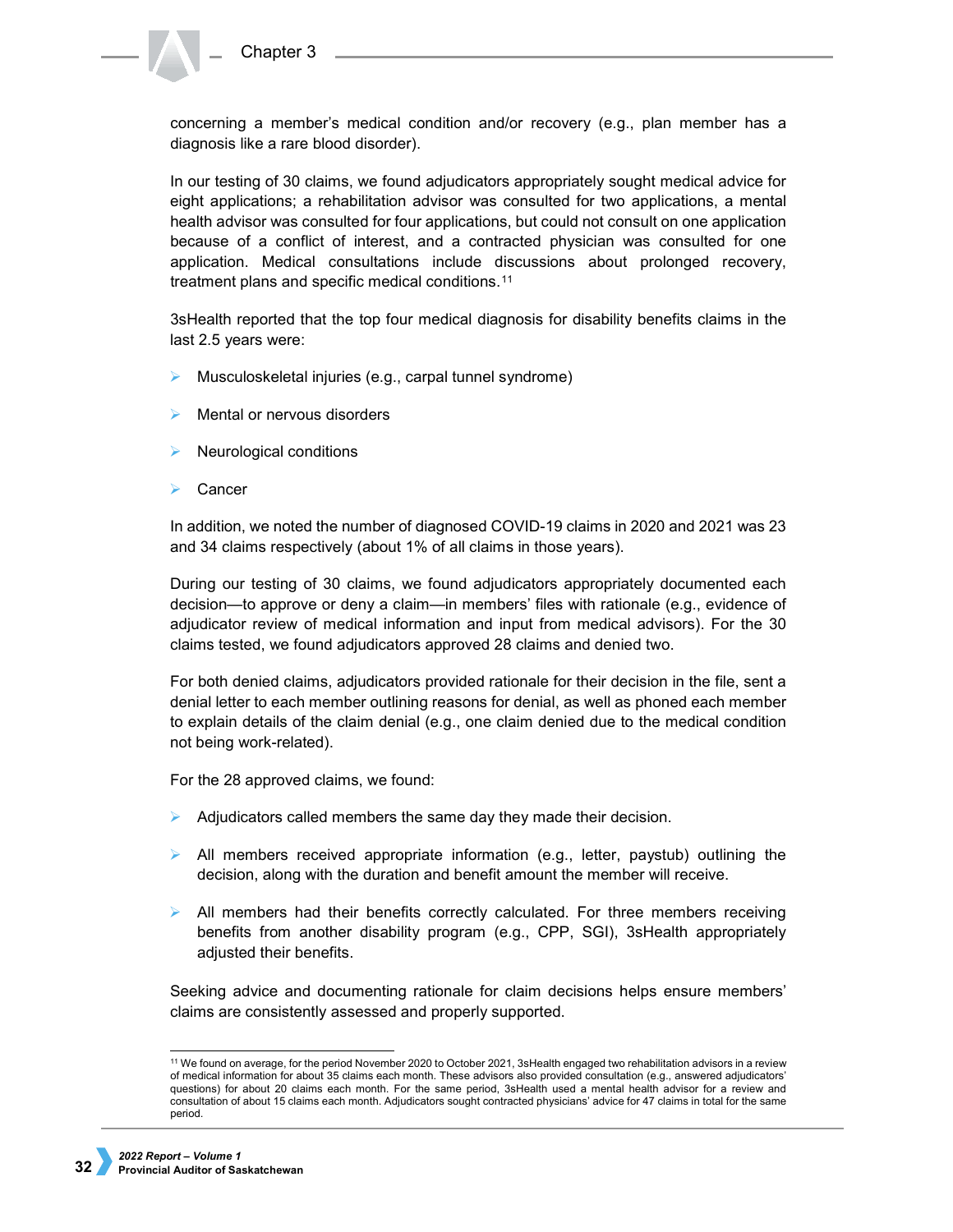#### **Claims Decisions Monitored for Timeliness** 4.6

3sHealth makes disability claim decisions within eight business days of receiving a completed application and monitors claim decisions taking longer than four business days (i.e., 3sHealth's internal target).

3sHealth, through various means (e.g., website, members' booklets, emails), makes members aware that adjudicators will make a decision on their claim within eight business days of receiving a complete application. Management indicated they communicate an eight-day timeframe to members, and adjudicators strive to make a decision within four business days of receiving a complete application. This is consistent with good practice.

As shown in **Figure 8**, for the 30 claims we tested, we found 3sHealth made a decision on 26 applications (87%) within eight business days.

## **Figure 8—Timelines for 30 Claim Decisions Tested**

| <b>Number of Business Days to Decision</b><br><b>From Complete Application</b> | <b>Number of</b><br><b>Applications</b> | <b>Percentage of Claim Decisions</b><br><b>Made on Complete Applications</b> |
|--------------------------------------------------------------------------------|-----------------------------------------|------------------------------------------------------------------------------|
| Within 4 days                                                                  |                                         | 17%                                                                          |
| Within 8 days <sup>A</sup>                                                     | 26                                      | 87%                                                                          |
| > 8 days                                                                       |                                         | 13%                                                                          |

Source: Based on our testing of plan member files.

<sup>A</sup> Applications decided within eight days also encompasses those applications decided within four days.

When adjudicators do not make a decision within eight business days, the delay is typically a result of waiting for additional medical information or needing to consult with a medical advisor. However, in one case, management indicated a misplaced manual application resulted in 3sHealth having no contact with the member for 52 days nor did the member contact 3sHealth about the delay. Once the file was found, the adjudicator requested additional medical information (which took 69 days to receive). The adjudicator did not make a decision until 144 days after receiving the complete application.

3sHealth is not meeting its internal target of providing a claim decision within four business days as it only made a claim decision on five applications tested (17%) within that timeframe. Management indicated delays are due to having three vacant adjudicator positions, along with 3sHealth receiving more disability claim applications than in past years (see **Figure 3**).

In addition, adjudicators are not always receiving completed applications in a timely manner, which caused delays in decision making (see **Section 4.3**).

At October 2021, our data analysis showed the caseload per adjudicator averaging, at that point in time, between 135 and 160 claims (i.e., processing new claims and managing existing claims). Management stated its goal is 120 claims per adjudicator which is marginally above good practice of 100 claims.

Each day, claims services specialists monitor the number of overdue claim decisions (i.e., exceeding four days). For example, on November 2, 2021, there were 10 overdue claim decisions. The claims services specialists noted they are responsible for managing adjudicator caseloads and discussing overdue claim decisions as needed.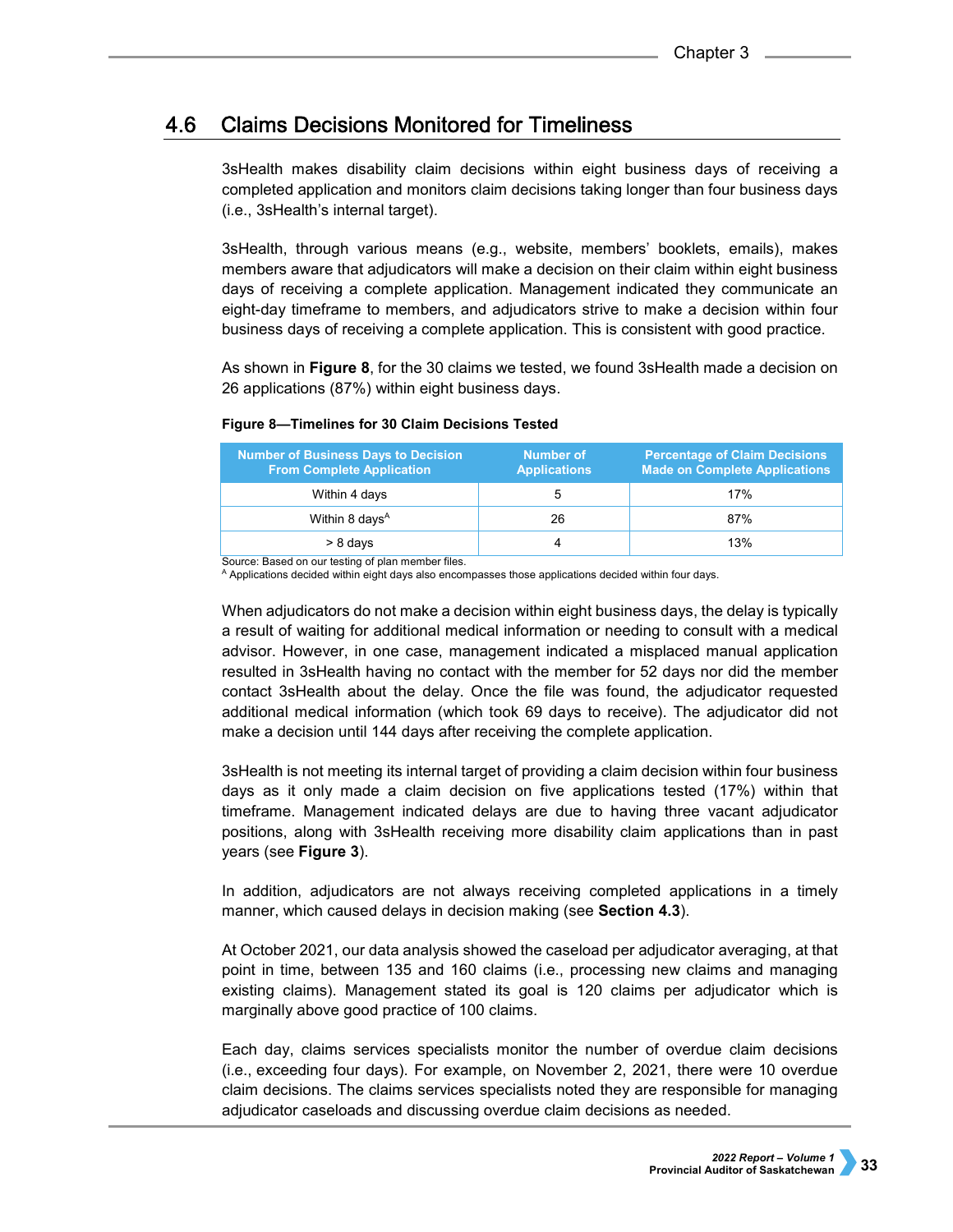We encourage 3sHealth to continue toward meeting its four-day target for making claim decisions once adjudicators receive completed applications. This will help ensure members do not wait extended periods of time, which causes undue stress while waiting for decisions and benefits.

#### **Appropriate Appeal Process in Place**  $4.7$

3sHealth has an adequate appeal process available to members who are dissatisfied with their disability claim decision.

3sHealth may deny a disability claim or terminate benefits for two main reasons:

- **EXECT** Medical: the disability plan does not support the member's disability as outlined in their medical information
- **Administrative**: pre-existing condition (i.e., health condition that a member had or received treatment for six months prior to joining the plan), late application, or no coverage (e.g., temporary employee who does not qualify for disability coverage)

A member dissatisfied with the adjudicator's decision has a right to request a review if they believe information is missing from the application, or if they believe the adjudicator incorrectly applied the plan's terms to their claim. As set out in the collective bargaining agreements, members can appeal 3sHealth's disability claim decisions.[12](#page-11-0) Members have 60 days after the initial decision or termination of benefits to make an appeal. They can email or mail their request for appeal and provide additional information to 3sHealth (e.g., additional medical information such as exams and lab results).

There are three levels of appeal reviews available to members (see **Figure 9**).

| <b>Review Level</b>                        | <b>Performed By</b>                                                                      | <b>Review Considers</b>                                                                                        |
|--------------------------------------------|------------------------------------------------------------------------------------------|----------------------------------------------------------------------------------------------------------------|
| <b>First Level</b>                         | 3sHealth adjudicator and one claims<br>specialist with a medical consultant<br>available | Medical information and administrative<br>terms such as late application or<br>eligibility for plan membership |
| <b>Second Level</b>                        | 3sHealth claims services manager<br>with a medical consultant available                  | Medical information and administrative<br>terms such as late application or<br>eligibility for plan membership |
| <b>Third Level</b><br>(Final Adjudication) | External adjudicator (i.e., physician)                                                   | Medical information only                                                                                       |

### **Figure 9—Levels of Review for Appeals**

Source: Adapted from information provided by 3sHealth.

To complete its first and second appeal reviews, 3sHealth uses standard forms (i.e., one for medical appeals and another for administrative appeals) that document information such as claim details, appeal information, and recommendation (i.e., agree or disagree with the initial or termination decision). Claims specialists, medical advisors, and the claims service manager (if required) will review the forms and sign off on the decision. Once the decision is made, 3sHealth provides the member, as well as the employer, with the written appeal decision.

<span id="page-11-0"></span> <sup>12</sup> 3sHealth does not receive appeals from employers as the main basis for appeals is medical information, and employers do not, and should not, have access to such information.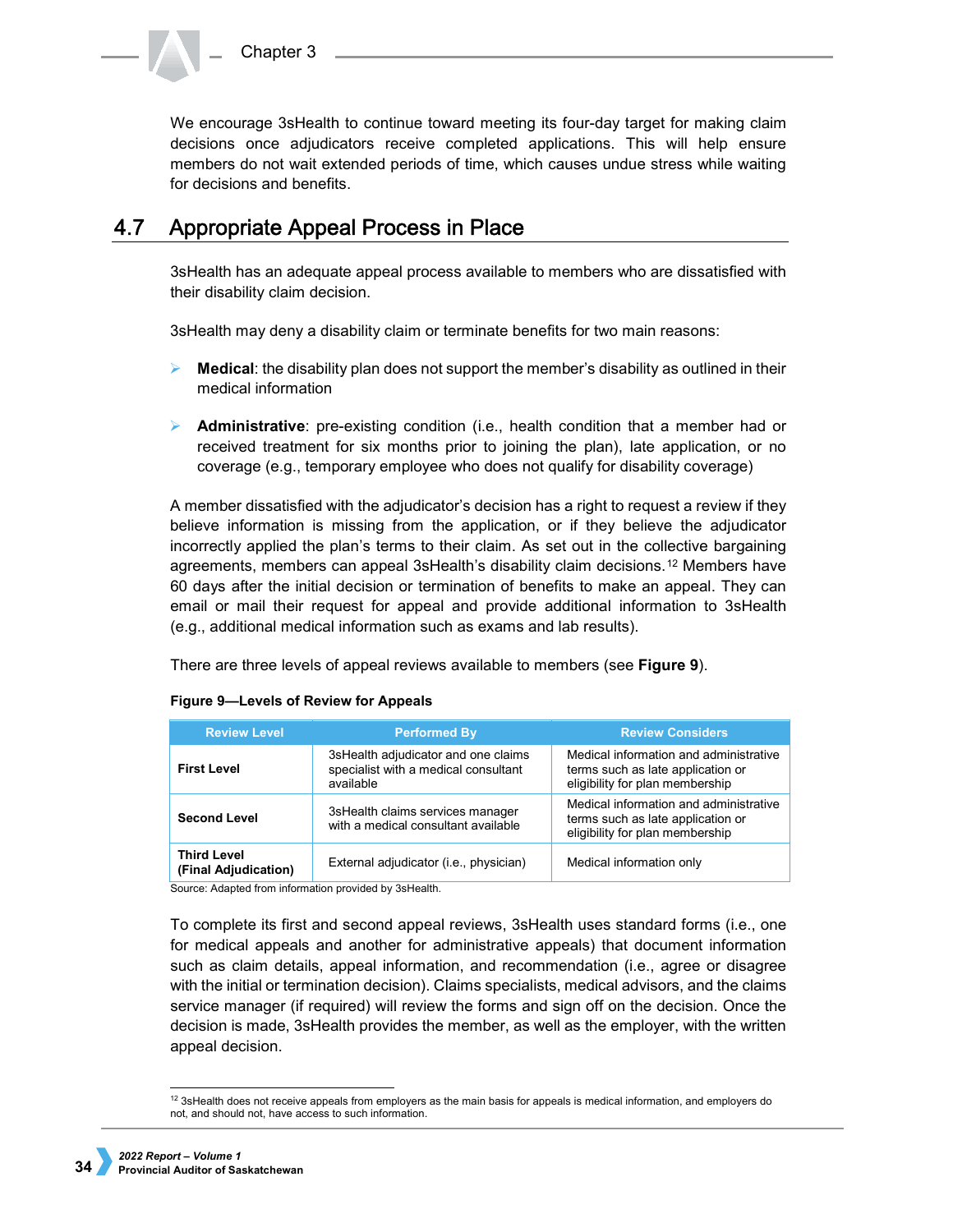Once the two-stage, internal appeal process is complete, and 3sHealth denied or terminated the claim on medical grounds, a member can chose to proceed to an external, independent adjudication. The external adjudicator is a physician chosen by an External Appeal Committee, comprised of employers' and unions' representatives. External adjudicators sign a contract with 3sHealth outlining roles and responsibilities for completing appeals. For the period of November 2020 to October 2021, 3sHealth used three physicians to complete external adjudications.[13](#page-12-0) We found all three external adjudicators were licensed physicians in good standing.

We found 3sHealth's appeal process and forms used for appeals align with good practice.

We tested six appeals and found:

- Members submitted five appeals within 60 days, as required. For one third-level appeal, the member did not submit the appeal until 282 days after the decision was made. However, 3sHealth granted multiple extensions on the appeal due to COVID-19 restrictions and the member's inability to see a medical specialist.
- Staff used the appropriate appeal form to document the member's medical information, appeal summary and recommendation, and the medical advisor's agreement with the decision for all first and second level appeals.
- $\triangleright$  3sHealth staff engaged medical advisors when needed and appropriately forwarded the third-level appeal to an external adjudicator (i.e., physician).

As shown in **Figure 10**, our data analysis found a small number of claims are denied, and the number of first-level appeals (on denied claims) has been declining (22.7% appealed in 2021 compared to 49.3% appealed in 2019).

| Year                           | <b>Number</b><br>of Claims | <b>Denied</b><br><b>Claims</b> | <b>First-Level</b><br><b>Appeals</b> | <b>Percentage of First-</b><br><b>Level Appeals on</b><br><b>Denied Claims</b> | <b>Second-Level</b><br><b>Appeals</b> | Third-Level<br><b>Appeals</b> |
|--------------------------------|----------------------------|--------------------------------|--------------------------------------|--------------------------------------------------------------------------------|---------------------------------------|-------------------------------|
| 2019                           | 3.112                      | 150                            | 74                                   | 49.3%                                                                          | 24                                    | 9                             |
| 2020                           | 3.263                      | 146                            | 50                                   | 34.2%                                                                          | 8                                     | 10                            |
| 2021<br>(January–October)<br>. | 3.651                      | 128                            | 29                                   | 22.7%                                                                          | $\Omega$                              | 2                             |

### **Figure 10—Number of Appeals Compared to Total Number of Claims**

Source: Adapted from information provided by 3sHealth.

We also found 3sHealth overturned (i.e., approved claim) about half of the first-level appeals in 2019 and 2020 (see **Figure 11**). In addition, we found 3sHealth overturned the majority of decisions during appeal review, mainly due to members providing new medical information (more than 98% for both first and second appeal levels).

<span id="page-12-0"></span> $\frac{13}{13}$  One contract expired in July 2021 and was not renewed.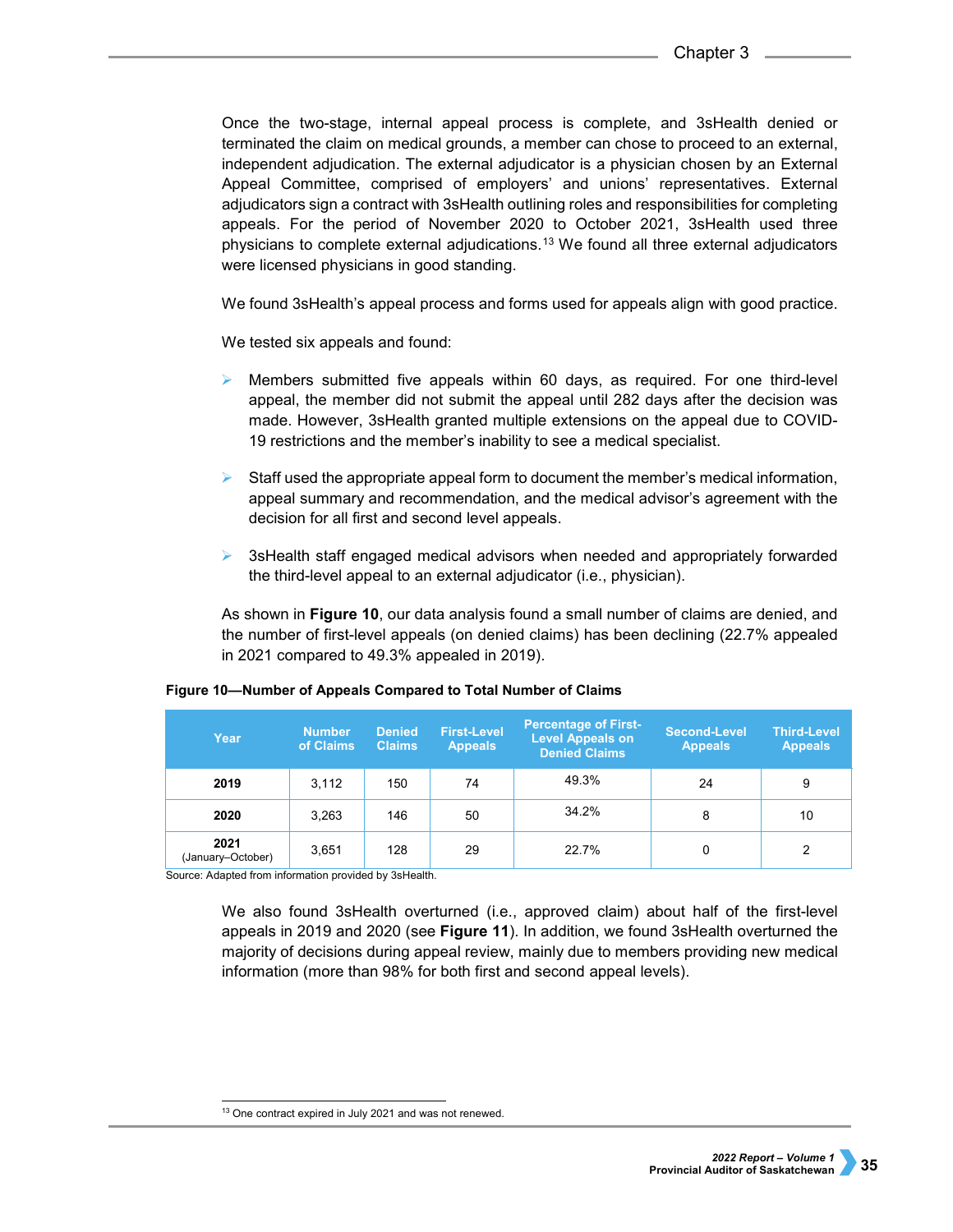

**Figure 11—Number of Overturned Claims Decisions**

| <b>I Iguit II Truilliber of Overturiled Oldinis Decisions</b> |                |                |                      |  |  |  |  |
|---------------------------------------------------------------|----------------|----------------|----------------------|--|--|--|--|
| First-Level                                                   | Percentage     | <b>Second-</b> | <b>Percentage of</b> |  |  |  |  |
|                                                               | of Firet Lovel | <b>Lough</b>   | Scenard Lough        |  |  |  |  |

| Year                      | <b>First-Level</b><br><b>Appeals</b><br><b>Overturned</b> | <b>Percentage</b><br>of First-Level<br><b>Appeals</b><br><b>Overturned</b> | Second-<br>Level<br><b>Appeals</b><br><b>Overturned</b> | Percentage of<br>Second-Level<br><b>Appeals</b><br><b>Overturned</b> | <b>Third-Level</b><br><b>Appeals</b><br><b>Overturned</b> | <b>Percentage of</b><br><b>Third-Level</b><br><b>Appeals</b><br><b>Overturned</b> |
|---------------------------|-----------------------------------------------------------|----------------------------------------------------------------------------|---------------------------------------------------------|----------------------------------------------------------------------|-----------------------------------------------------------|-----------------------------------------------------------------------------------|
| 2019                      | 36                                                        | 49%                                                                        | 10                                                      | 42%                                                                  | 4                                                         | 44%                                                                               |
| 2020                      | 29                                                        | 58%                                                                        | 3                                                       | 38%                                                                  | 3                                                         | 30%                                                                               |
| 2021<br>(January-October) | 5<br>. .                                                  | 17%<br>.                                                                   |                                                         | 0%                                                                   |                                                           | 50%                                                                               |

Source: Adapted from information provided by 3sHealth.

Having an appropriate appeal process increases members' confidence they will be treated fairly and that any errors in decisions will be rectified.

#### Appeals Not Always Decided in a Timely Manner 4.8

3sHealth does not always make appeal decisions in a timely manner; nor does it document rationale for not meeting expected timelines.

As set out in the collective bargaining agreements, 3sHealth expects staff to review and make a decision on all appeals within 30 business days of their receipt. It tracks all appeals in a spreadsheet, noting receipt dates, review completion dates, number of business days to assess appeals, and the appeal outcome.

As shown in **Figure 12**, our data analysis found 3sHealth does not make timely appeal decisions. For example, we found the average time to complete first and second level appeal reviews (i.e., to make a decision) in 2020 was 59 days and 49 days in 2021 (up to October) with over 80% of all appeal decisions made later than the expected 30 days.

| Year              | First-<br>Level<br><b>Appeals</b> | Second-<br>Level<br><b>Appeals</b> | <b>Number of</b><br><b>Appeals</b><br><b>Reviewed Longer</b><br>Than 30 Days | Percentage of<br><b>Appeals Reviewed</b><br><b>Longer Than 30</b><br><b>Days</b> | <b>Average Time to</b><br><b>Review Appeals</b><br>(Days) | <b>Maximum</b><br><b>Number of Days</b><br>to Review<br><b>Appeals</b> |
|-------------------|-----------------------------------|------------------------------------|------------------------------------------------------------------------------|----------------------------------------------------------------------------------|-----------------------------------------------------------|------------------------------------------------------------------------|
| 2019              | 74                                | 24                                 | 49                                                                           | 50%                                                                              | 31                                                        | 86                                                                     |
| 2020              | 50                                | 8                                  | 47                                                                           | 81%                                                                              | 59                                                        | 164                                                                    |
| $2021^A$          | 29                                |                                    | 25                                                                           | 86%                                                                              | 49                                                        | 93                                                                     |
| 2021 <sup>B</sup> | 10                                |                                    | 9                                                                            | 82%                                                                              | 60                                                        | 121                                                                    |

### **Figure 12—Timeliness of First and Second Level Appeals**

Source: The Office of the Provincial Auditor based on 3sHealth records.

 $A$  Appeals completed between April and October 2021.<br> $B$  Appeals not completed as of October 2021.

For third-level appeals completed by external adjudicators, it took 48 days on average to make appeal decisions in 2020 (for 10 appeals), while it took 23 days on average (for two appeals) in 2021.

Our testing of six appeals showed similar results. We found three appeals tested took longer than 30 days:

 $\triangleright$  3sHealth completed two first-level appeals 51 and 56 business days after receipt of the appeal. 3sHealth did not document reasons for delays.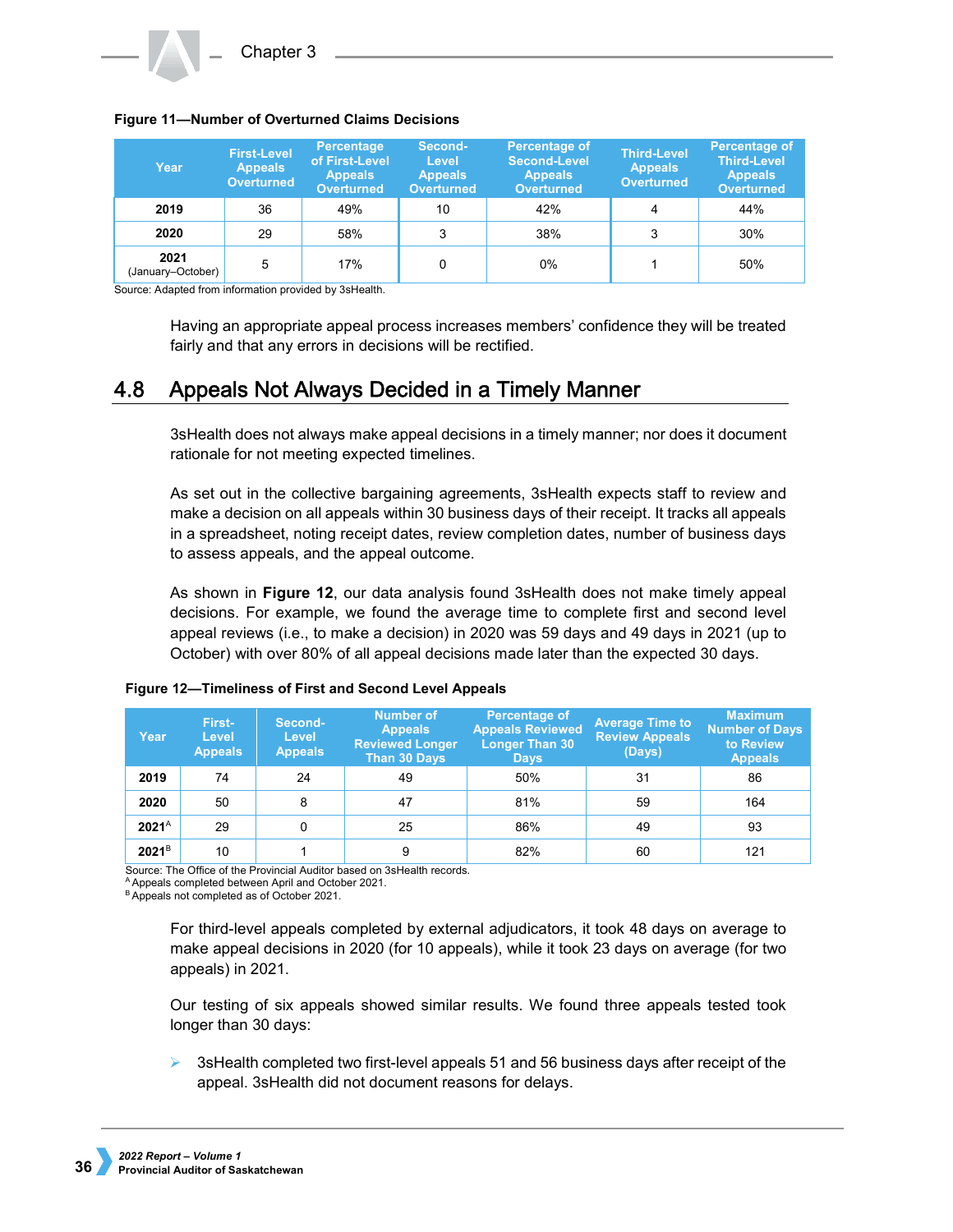$\triangleright$  An external adjudicator completed one third-level appeal 35 business days after receipt of the appeal and included rationale for the delay (i.e., waiting on specific information from the member).

Management indicated increased workload in processing more claims in 2020 and 2021, as well as adjudicator vacancies, as reasons for delays in reviewing first and second level appeals.

Without timely appeal review and decisions, members may not be receiving benefits on time, which may place undue stress on plan members. Without knowing why appeal decisions take longer than expected, management cannot address root causes of delays.

## **2. We recommend Health Shared Services Saskatchewan follow its established timelines to complete appeal reviews on disability claims and document reasons for significant delays.**

In addition, we found 3sHealth reports the number of appeals received to senior management and the Board of Trustees, but it does not report on meeting its target to review appeals within 30 business days of receipt. Without reporting on the status of appeal decisions, senior management and the Board of Trustees may be unaware of potential issues with the appeal process and therefore may not take timely action to address issues. See **Recommendation 4** about enhancing reporting to senior management and the Board of Trustees.

#### 4.9 **Complaints Not Centrally Tracked or Analyzed**

3sHealth does not centrally track the number, or specific nature, of complaints related to plan member disability benefit claims and subsequent resolution. This limits 3sHealth's ability to analyze complaints and adjust processes as necessary.

3sHealth does not have documented procedures on how to handle complaints (e.g., how quickly to respond). However, if a member has a complaint or inquiry, the member can contact 3sHealth (via phone or email). 3sHealth expects adjudicators to escalate complaints or inquiries through the IT systems to management (e.g., a claims specialist) who will contact the member to resolve the issue. Escalations can also include other internal matters (e.g., determining whether an application was late) where an adjudicator may need advice from the claims specialist.

3sHealth tracks all escalations to claims specialists in its IT system. However, it does not specify whether the escalation was a complaint, inquiry, or other internal matter. Between November 2020 and October 2021, 3sHealth escalated 49 items to claims specialists.

3sHealth does not centrally track the number, or specific nature, of complaints received. Rather, 3sHealth records the complaint, and the resolution, in members' files. As a result, 3sHealth could not provide us with the total number of complaints received in our audit period. We tested three complaints (identified by management in its IT system) and found that all three were appropriately resolved within three to eight business days. For example, a member complained about their adjudicator and requested a new one because of issues in reaching the assigned adjudicator. The claims specialist contacted the member to provide an update on the claim and determined the best way for the adjudicator to contact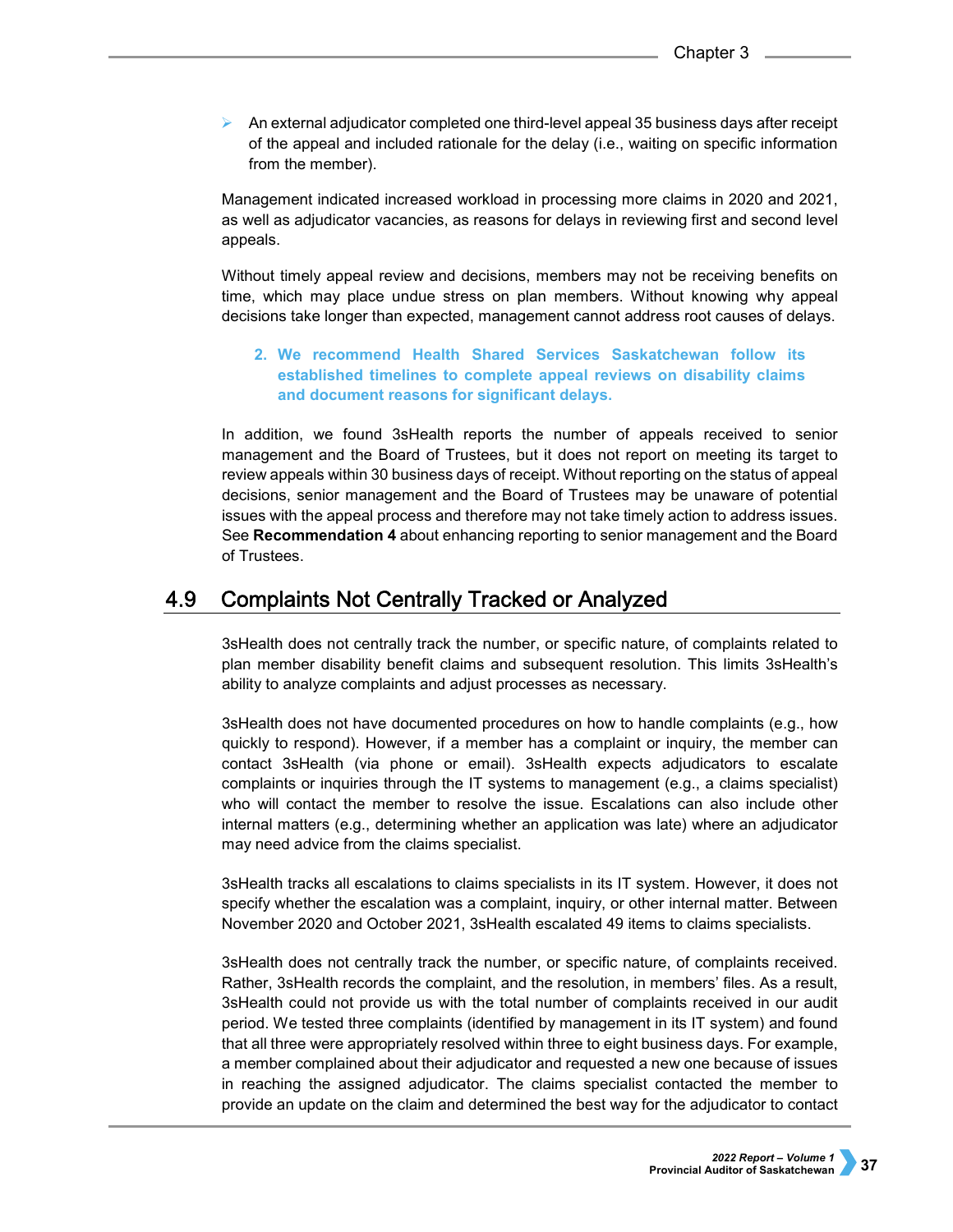the member (i.e., via email rather than phone). The complaint was resolved within three business days.

Without centrally tracking complaints, 3sHealth does not know the number and nature of complaints it receives. As such, it is unable to analyze complaint information to improve its disability claims management processes.

**3. We recommend Health Shared Services Saskatchewan centrally track and analyze complaints from plan members regarding disability benefit claims.**

# 4.10 Quality Assurance Processes in Place

3sHealth maintains quality assurance processes for administering and managing disability claims.

3sHealth has a quality assurance process to ensure all required information for a disability claim is maintained in a member's file. 3sHealth claims services specialists complete a claims management checklist on each claim file. Each area (i.e., administrative, benefit service officer, adjudicators, claims payment officer) is required to complete and sign off on the checklist when each step of managing a claim is complete. For example, the benefit service officer verifies all required documents (i.e., employee application, employer application, attending physician statement) are complete and recorded in the file. For the 30 claim files we tested, we found each file had a completed checklist signed by appropriate individuals.

In addition, 3sHealth's claims services specialists conduct monthly quality audits of claims (one claim per adjudicator per month—about 100 audits each year) based on predetermined criteria (e.g., claims opened for more than 12 months). These audits help 3sHealth assess whether staff properly administer and manage claims. The claims services specialists discuss the audit results with adjudicators. The audits examine three areas:

- $\triangleright$  Technical: completion of adjudication procedure (e.g., decision call to member completed, member check-ins scheduled)
- Initial claim decision: accuracy of the initial adjudicatory decision (e.g., enough information in member file to approve a claim, potential barriers such as workplace issues, transportation, childcare identified and considered in the decision)
- $\triangleright$  Ongoing management: effective use of advisors or consultants, and appropriate review and update of ongoing claims (e.g., advisors engaged appropriately, external rehabilitation referrals process followed—see **Section 4.11**)

We tested four quality audits and found the claims services specialist appropriately completed the audit form and provided comments to adjudicators about areas for improvement.

3sHealth also tracks defects (e.g., an error impacting a plan member—such as an overpayment or privacy breach) found through quality assurance checklists and audits.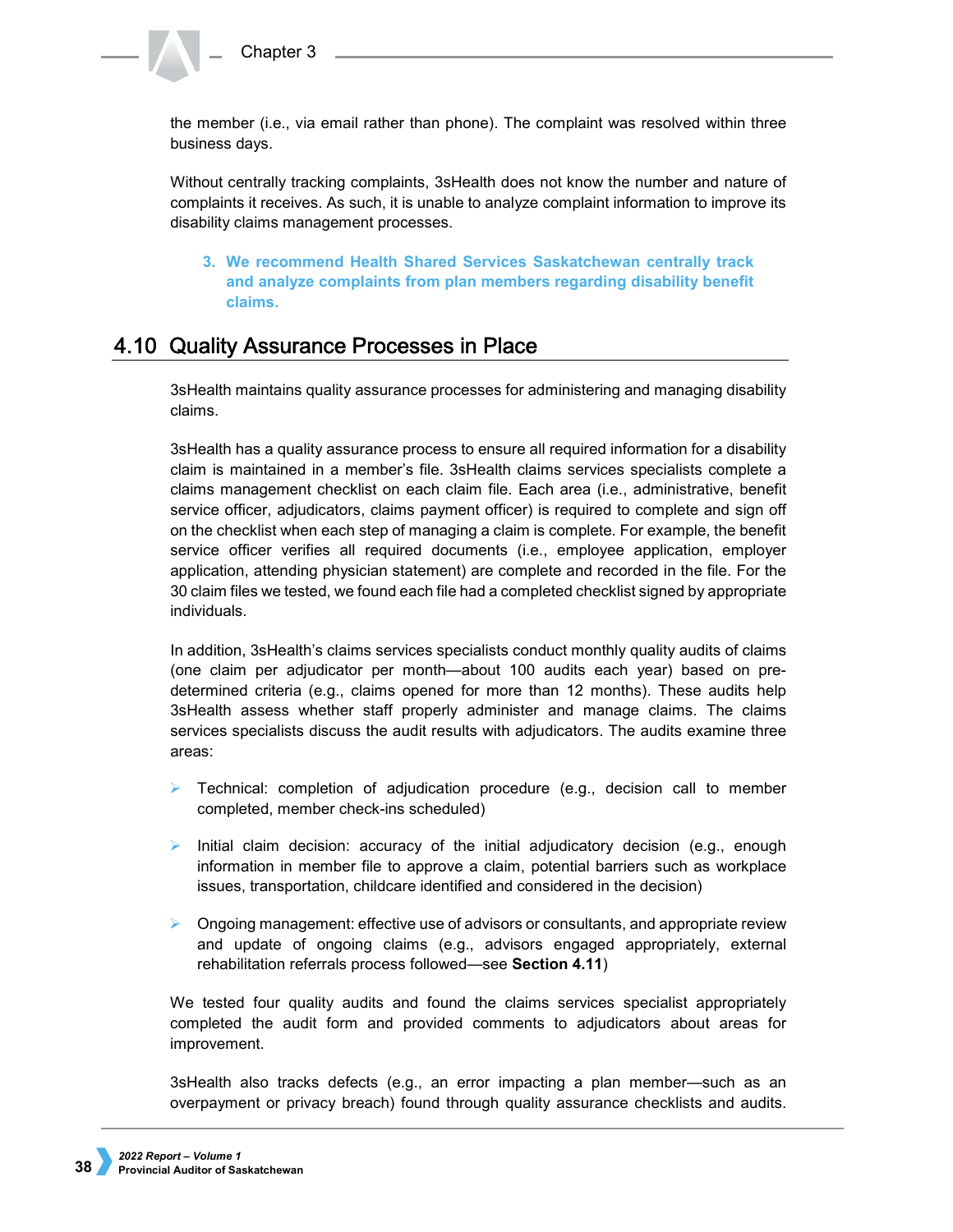Staff will follow up on defects until resolved. 3sHealth tracks various information about defects such as member name, specific issue, impact (e.g., late payment), action taken to mitigate the defect, and the date resolved. Between January and October 2021, we determined 3sHealth had approximately 2.7 defects per month, with the majority being either a late payment under \$1,000 or an overpayment. We found 3sHealth appropriately resolved the defects (e.g., EFT for late payment).

Effective processes to assess the quality of administering and managing claims brings confidence to 3sHealth management that its processes to properly manage claims in a timely manner are working as intended.

## 4.11 3sHealth Supports Development of Return to Work Plans

3sHealth has a supporting role in members' return to work plans. It maintains regular communication with plan members and their employers regarding return to work, refers members to its external rehabilitation partner if recovery is not progressing as planned, and adjusts members' disability benefits when a member is on a gradual return to work plan.

Typically, the employer (e.g., Saskatchewan Health Authority) works with a plan member to develop a return to work plan considering the member's limitations and restrictions, if any. Return to work plans are based on members' abilities to perform their job duties. Employers provide return to work plans to 3sHealth for inclusion in members' files. In cases when other agencies are involved (e.g., Workers' Compensation Board), 3sHealth only receives updates on return to work plans and progress.

### **Regular Communication with Plan Members**

3sHealth has regular check-ins with a member based on their expected recovery plan. For example, 3sHealth will schedule a call with a member a few weeks after surgery to enquire whether recovery is as expected. If recovery takes longer than expected, 3sHealth requests medical information (e.g., doctor's note) indicating current treatment (e.g., physiotherapy) and expected length of recovery. Based on medical information provided, 3sHealth may extend benefits until the date noted in the medical support documents.

For the 28 approved claims we tested, we found 15 claims where 3sHealth extended the benefits beyond the initially approved timeframe. We found each of these 15 claims had appropriate and sufficient medical support for extending benefits. We also found documented support in members' files of 3sHealth staff regularly communicating (e.g., phone calls, emails) with members and their employers on their recovery and return to work progress.

For the other 13 out of 28 claims, we found limited communication with employers and members, as those claims were issued short-term and members were either already back to work or were participating in a return to work program (e.g., a member was off work for four weeks post-surgery and returned to full duties). We assessed this limited communication as reasonable in those instances.

In addition to regular contact with members, 3sHealth schedules 12- and 18-month checkins with members on long-term disability to evaluate whether they continue to be eligible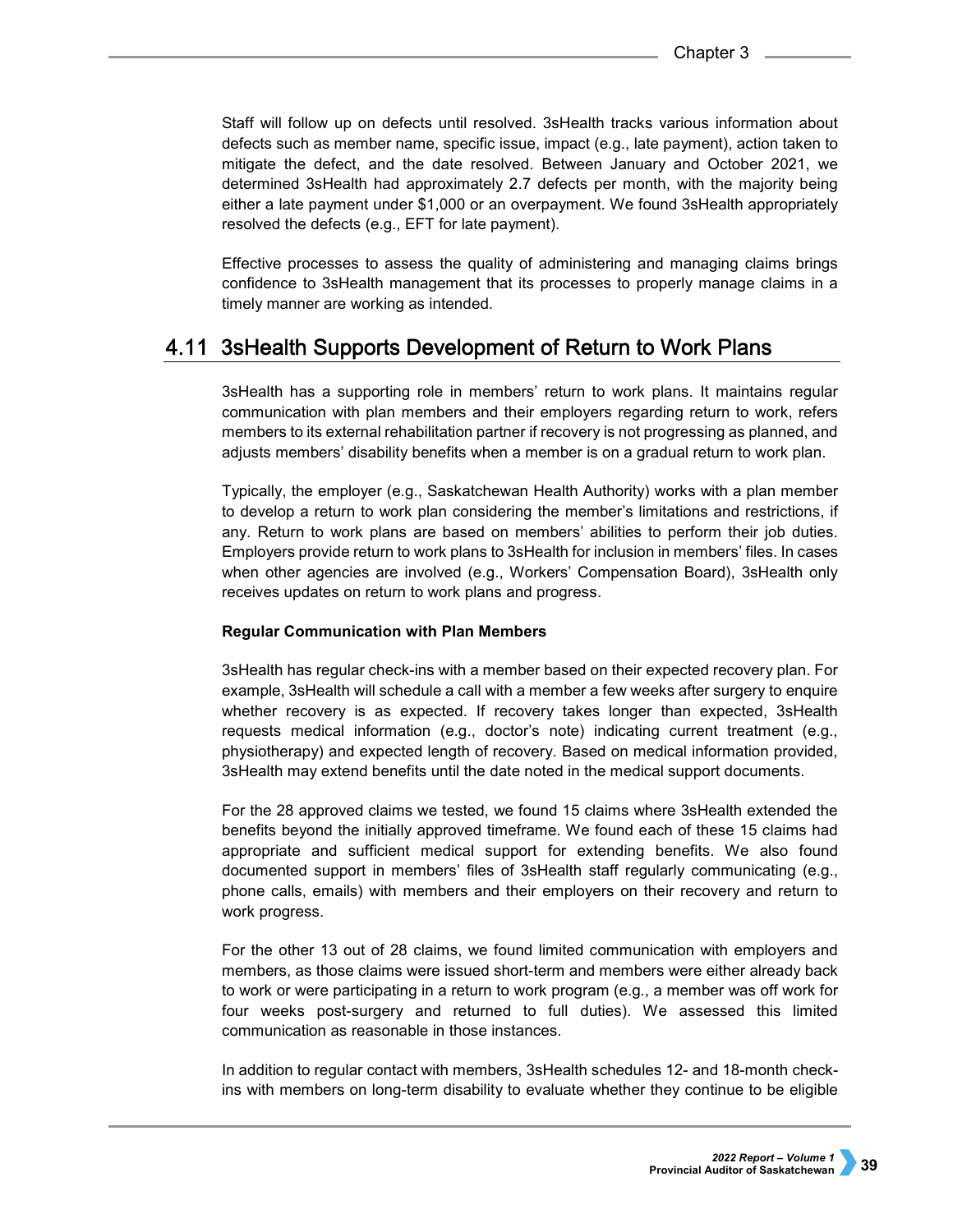for benefits (i.e., whether a member's medical condition continues to limit their job duties).[14](#page-17-0) Of 28 approved claims we tested, 10 claims were long-term disability claims. We found 3sHealth followed its processes to have 12- and 18-month check-ins with its members for these 10 claims and modify return to work plans, if necessary.

As shown in **Figure 13**, the number of long-term claims paid each year is increasing.

| Year                        | <b>CUPE</b> | <b>SEIU-West</b> | <b>SUN</b> | <b>General</b> | <b>Total</b> |
|-----------------------------|-------------|------------------|------------|----------------|--------------|
| 2018                        | 424         | 116              | 214        | 181            | 935          |
| 2019                        | 484         | 132              | 232        | 185            | 1,033        |
| 2020                        | 580         | 143              | 272        | 212            | 1,207        |
| 2021<br>(January-September) | 655         | 257              | 281        | 222            | 1,415        |

**Figure 13—Average Number of Long-Term Claims Paid Per Month by Disability Plan**

Source: Adapted from information provided by 3sHealth.

3sHealth also tracks the duration of long-term disability claims. Claims with long-term disability duration impose a considerable burden on injured or ill workers and are costly to disability insurance coverage plans and employers. As shown in **Figure 14**, the average duration of long-term disability claims decreased from 2019 to 2020.

### **Figure 14—Average Duration of Long-Term Disability Claims (in months)**

| Year                                        | <b>CUPE</b> | <b>SEIU-West</b> | <b>SUN</b> | <b>General</b> |
|---------------------------------------------|-------------|------------------|------------|----------------|
| 2019                                        | 56.3        | 56.7             | 65.1       | 81.1           |
| 2020<br>.<br>$\sim$ $\sim$<br>. .<br>$\sim$ | 53.1<br>.   | 53.9             | 64.3       | 75.6           |

Source: Adapted from information provided by 3sHealth.

## **External Rehabilitation Referrals**

When a plan member's recovery is not progressing as expected, 3sHealth may refer the member to its external rehabilitation partner for functional assessment.[15](#page-17-1) The external rehabilitation partner will provide a recommended treatment plan for 3sHealth's consideration, including specific assessments, treatment and/or therapies recommended, cost, and expected impact to the member.

If 3sHealth agrees with the recommended treatment plan, it contacts the member to discuss the plan. It will also notify the employer of the treatment plan and expected return to work.

In our testing of 28 approved claims, we found 3sHealth referred one claim to its external rehabilitation partner for further member assessment and treatment. We found evidence of 3sHealth discussing the treatment plan with the member. We also found evidence of 3sHealth contacting the employer to update them on the member's recovery and to enquire about whether they could provide any accommodations for the member (e.g., reduced or part-time duties to facilitate a gradual return to work).

 <sup>14</sup> A member receives long-term disability benefits after 119 days of total disability.

<span id="page-17-1"></span><span id="page-17-0"></span><sup>15</sup> 3sHealth's contract with its external rehabilitation partner expires June 30, 2022.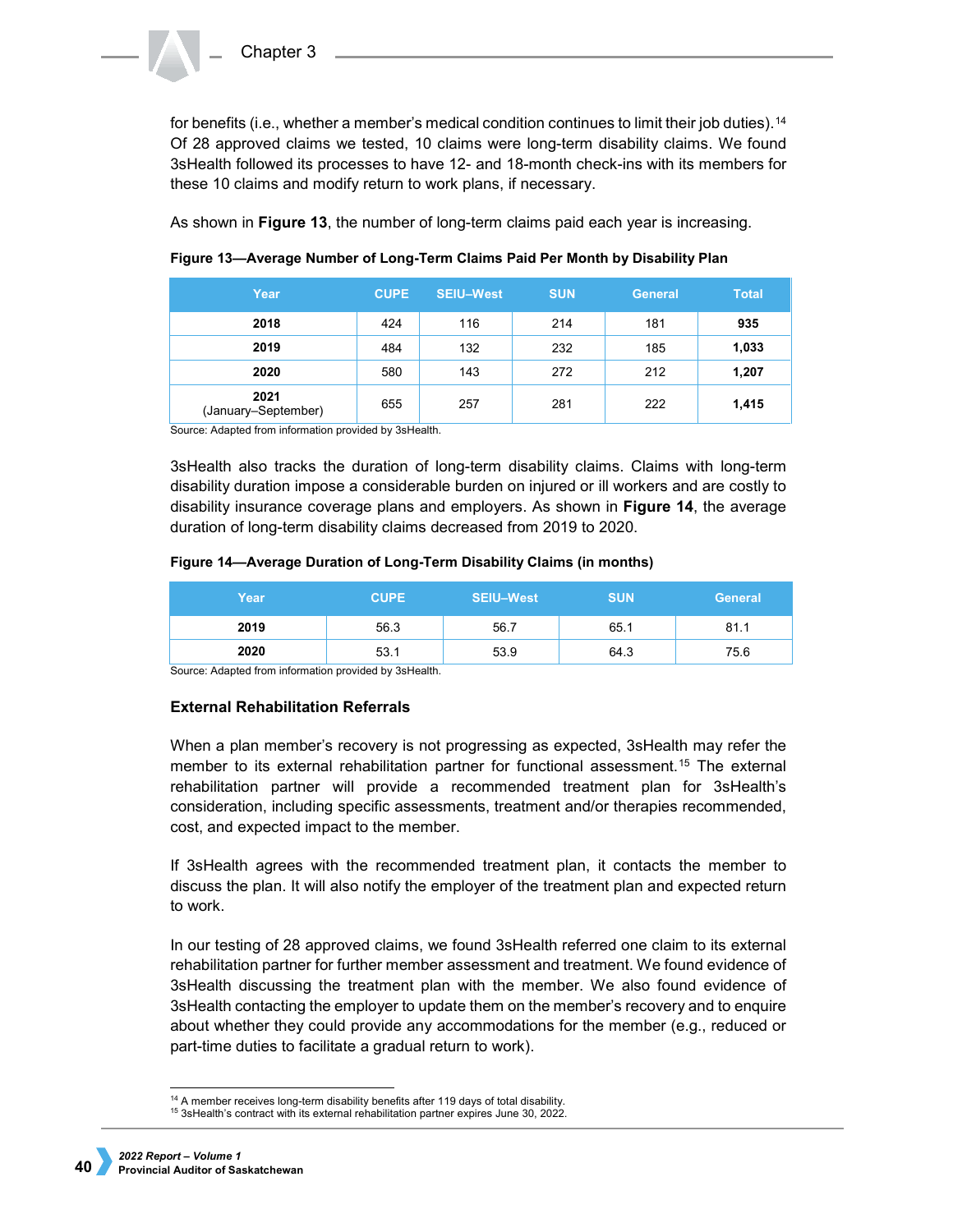## **Disability Benefits Adjusted Based on Earnings**

A member may return to full or modified duties based on their abilities (e.g., part-time or gradual basis, modified duties). When a member is on a gradual return to work plan, the member may receive earnings from the employer for the hours worked. 3sHealth receives statements noting the hours worked and their pay. 3sHealth adjusts the member's disability benefits by the amount of earnings received from the employer.

Out of the 28 approved claims we tested, eight members participated in a gradual return to work program. We found 3sHealth correctly calculated and adjusted the disability benefits based on the additional earnings.

By providing a supportive role in return to work plans, 3sHealth helps support members recover from injury or illness and minimize delays in returning to work.

# 4.12 Most Key Performance Information Monitored, But More **Analysis Needed**

3Health reports most of its key performance information to senior management and the Board of Trustees, but could include more. The reports do not include written analysis.

3sHealth has two key performance measures related to disability claims that it reports monthly to senior management and quarterly to the Board of Trustees:

- $\triangleright$  Delivery: total number of disability claim applications processed within eight days with a 90% target. For the period of April 2020 to August 2021, 3sHealth reported it met its goal for 11 out of 17 months, results ranging from 84% to 95%.
- $\triangleright$  Quality: rate of disability claims' quality based on audits performed with a 97% target.<sup>[16](#page-18-0)</sup> For the period of April 2020 to August 2021, 3sHealth reported that it met its target for 16 out of 17 months, results ranging from 95% to 100%.

In addition to key performance information reported, the Board also receives the following information at its quarterly meetings:

- Results of member surveys relating to the disability claims process (e.g., members' satisfaction regarding contact with 3sHealth, information received, overall satisfaction with process). From June 2019 to October 2021, there were 372 responses (out of approximately 40,000 members). Since starting the surveys in 2019, client satisfaction has remained consistent, with about 92% of clients satisfied with the disability claims process.
- Reports outlining emerging issues, service metrics (e.g., initial disability claims processed), and updates on the claims management redesign project (see **Section 4.13**).
- $\triangleright$  A claims activity report including information such as the total claim dollars paid quarterly and annually (per plan), total overpayments on a monthly basis for all

<span id="page-18-0"></span> <sup>16</sup> Quality audits assess whether adjudicators assess and manage disability claims as expected (e.g., required information, file checklists).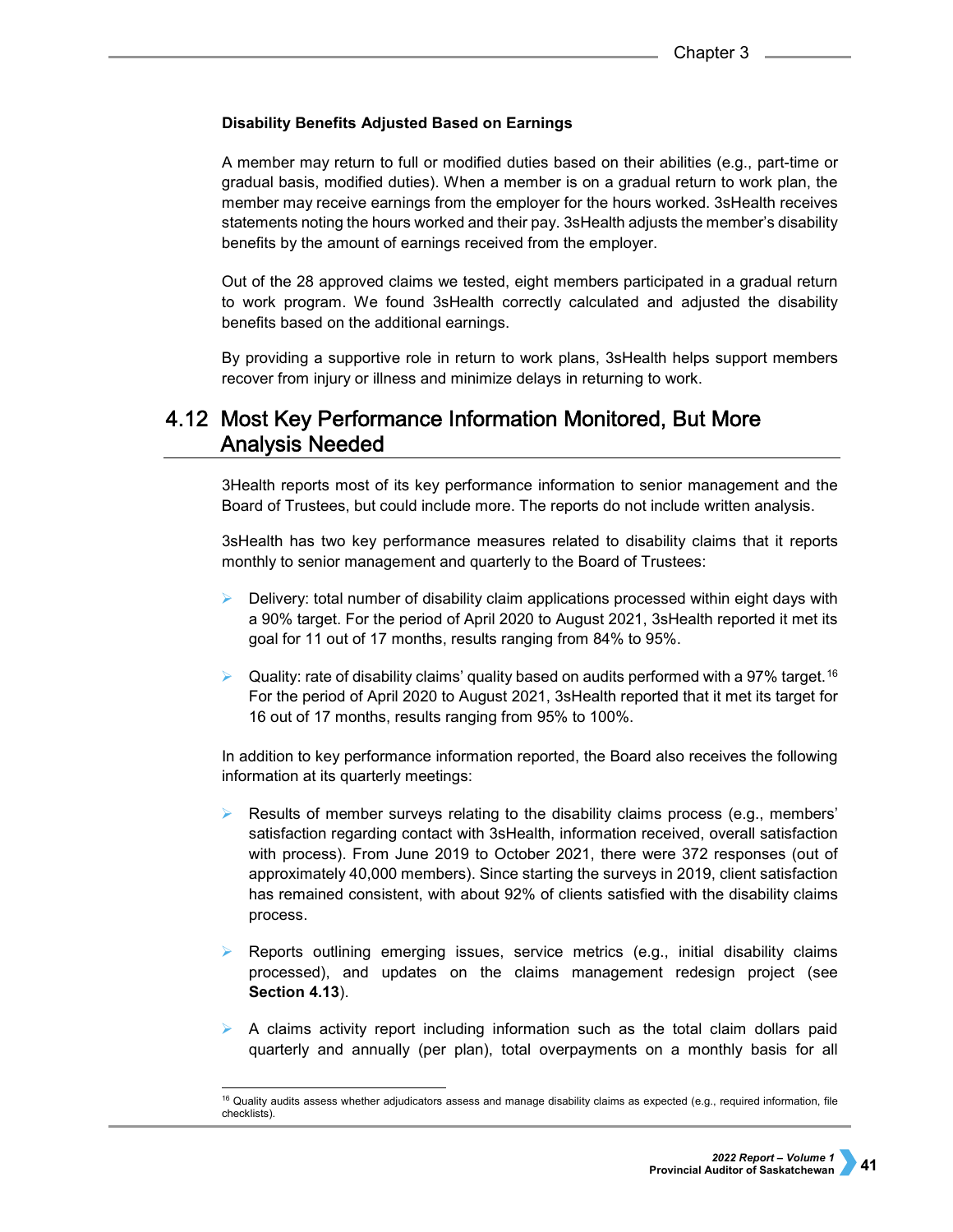disability plans combined, and overpayments by type (e.g., CPP, WCB). This report also provides details about the percentage of new claims denied on an annual basis along with the reasons for denial (e.g., ineligible medical condition, late application), and appeals in progress on a monthly basis.

Reports of any suspicious activity by a member (e.g., earning additional income and not reporting to 3sHealth) as reported to 3sHealth by other members, employers, or other parties. We found there were no suspicious activities reported to the Board during the audit period.

However, as noted in **Section 4.8**, neither senior management nor the Board receive information on 3sHealth's performance target for appeals (i.e., making a decision within 30 business days of receiving the appeal). Good practice recommends reporting and analyzing such information.

3sHealth could further improve its reports to senior management and the Board by including written analysis of the results. For example, if 3sHealth is not meeting its delivery or quality targets, reports could explain why and any action required to address issues.

Having more information and analysis on its disability claims management process would allow senior management and the Board of Trustees to know whether the claims management process is working as intended, and adjust as needed.

**4. We recommend Health Shared Services Saskatchewan enhance its written reports to senior management and the Board of Trustees about its disability claims management processes.** 

# 4.13 Disability Claims Management Redesign Project Underway

Following a review of its processes in 2018, 3sHealth began work in spring 2019 on a disability claims management redesign project called "Path to Health." The focus of this three-year project is to improve members' experience through the disability claim lifecycle, align disability management processes with good practice, select a rehabilitation service provider, and look for options to replace the current claims management IT systems.

As a result of this redesign project, 3sHealth hired medical advisors and increased communication with members (e.g., phone calls to discuss claim applications once applications are complete and outline expectations of the claims process). It also worked on developing standard procedures (e.g., claims case management checklist). 3sHealth is currently in the process of updating its IT systems, with implementation expected by March 31, 2022.

3sHealth reports to senior management and the Board of Trustees every two months and annually about its progress on the Path to Health project. This report includes performance metrics such as plan member satisfaction measured through member surveys, adjudicator quality scores measured through quality case audits, and time to decision. It also includes other statistical information such as adjudicator caseload, long-term disability recovery by diagnosis, and budget.

Having a plan to redesign its disability claims management processes helps 3sHealth ensure its processes reflect good practice to support members submitting disability claims.